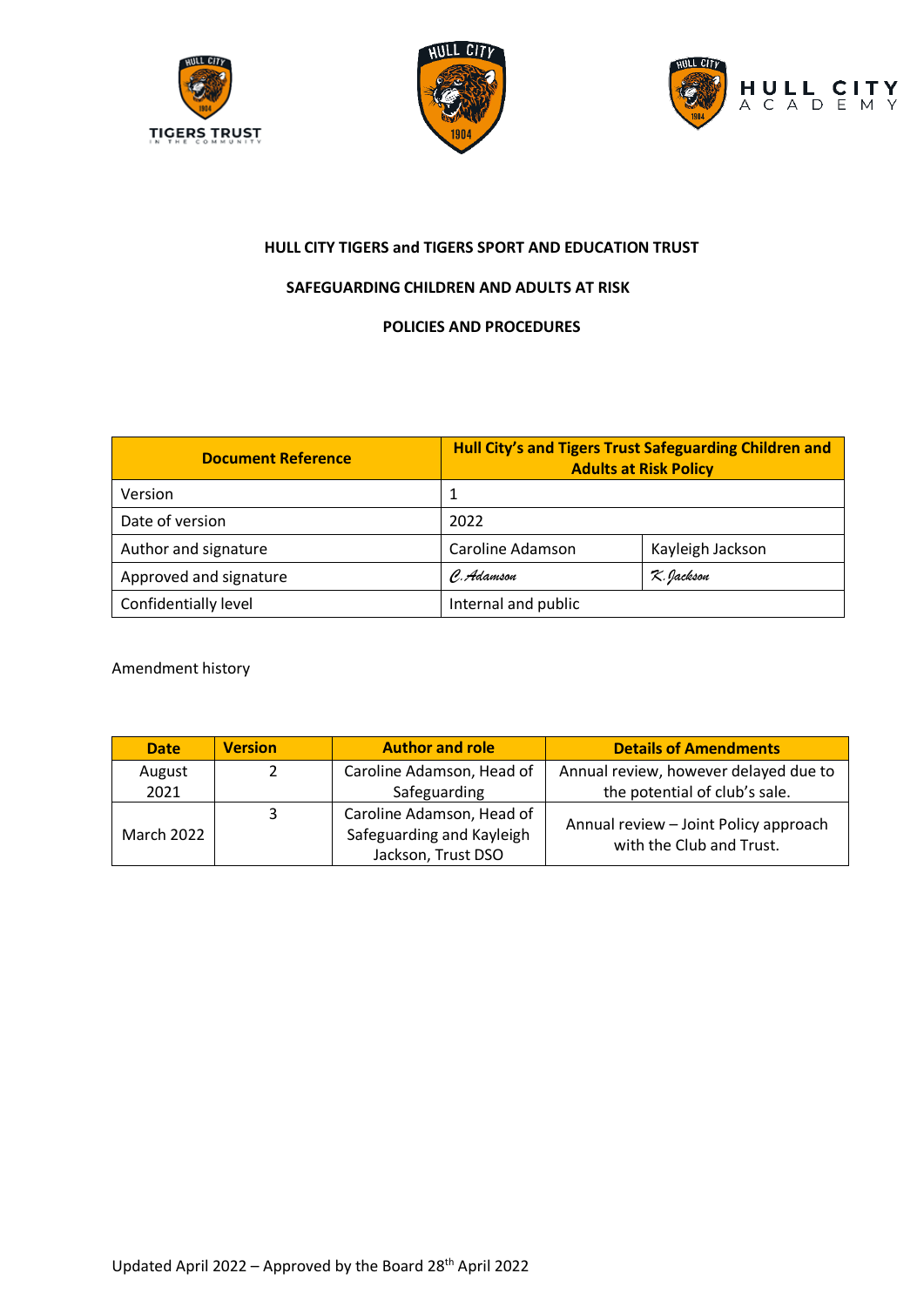#### **Contents**

- **1. [Safeguarding statement](#page-1-0)**
- **2. [Introduction](#page-2-0)**
- **3. [Safeguarding Team](#page-2-1)**
- **4. [How we Safeguard Children, Young](#page-3-0)  People, and [adults at risk: Recruitment,](#page-3-0) [Policies, Procedures, Training,](#page-3-0) and [Information](#page-3-0)**
- **5. [Acronyms](#page-4-0)**
- **6. [Definitions](#page-6-0)**
- **7. [Expectations when dealing with](#page-7-0)  [children, young people, or adults](#page-7-0) at risk**
- **8. [Safeguarding Children, Young People](#page-8-0)  [under 18 years of age](#page-8-0)**
- **9. [Safeguarding adults](#page-8-1) at risk**
- **10. [Participants with SEND](#page-9-0)**
- **11. [Looked after children/Previously](#page-9-1)  [Looked after children](#page-9-1)**
- **12. [Definitions of abuse](#page-10-0)**
- **13. Child/adult abuse [and warning signs](#page-10-1) [Physical abuse](#page-11-0) [Neglect](#page-11-1) [Sexual Abuse](#page-11-2) [Domestic Abuse](#page-12-0) [Psychological/Emotional](#page-13-0) Abuse**
	- **[Financial or Material](#page-13-1)**
- **14. [Exploitation](#page-13-2) Child Sexual Exploitation Child Criminal Exploitation**
- **15. [Peer on Peer Abuse](#page-15-0)**
- **16. [Bullying](#page-16-0)**
- **17. [The Prevent Duty](#page-16-1)**
- **18. [Extremism](#page-17-0)**
- **19. [Radicalisation](#page-17-1)**
- **20. [Serious Violence](#page-18-0)**
- **21. [Modern Slavery and Human Trafficking](#page-19-0)**
- **22. [Hazing](#page-19-1)**
- **23. [Female Genital Mutilation](#page-19-2)**
- **24. [Forced Marriage](#page-20-0)**
- **25. [Mental Health](#page-20-1)**
- **26. [Online safety and personal electronic](#page-21-0)  [devices](#page-21-0)**
- **27. [Up skirting](#page-21-1)**
- **28. [Sexting and the sharing of indecent](#page-21-2)  [images](#page-21-2)**
- **29. [Content of safeguarding incidents](#page-21-3)**
- **30. [Homelessness](#page-22-0)**
- **31. [Work experience](#page-22-1)**
- **32. [Transporting participants](#page-22-2)**
- **33. [Multi-agency working](#page-22-3)**
- **34. [Information sharing](#page-23-0)**
- **35. [Early help](#page-23-1)**
- **36. [Poor practice](#page-23-2)**
- **37. [Dealing with a Disclosure](#page-24-0)**
- **38. [Reporting Concerns](#page-25-0)**
- **39. [Managing referrals](#page-26-0)**
- **40. [Position of trust](#page-26-1)**
- **41. [Concerns about staff and safeguarding](#page-27-0)  [practices](#page-27-0)**
- **42. [Accountability chart](#page-29-0)**

<span id="page-1-0"></span>1. **Safeguarding Statement:**

**The safety of children and adults at risk is of paramount importance to Hull City Tigers and Tigers Sport and Education Trust, and we shall continue to do our utmost to help safeguard children, young people and adults at risk in our care.**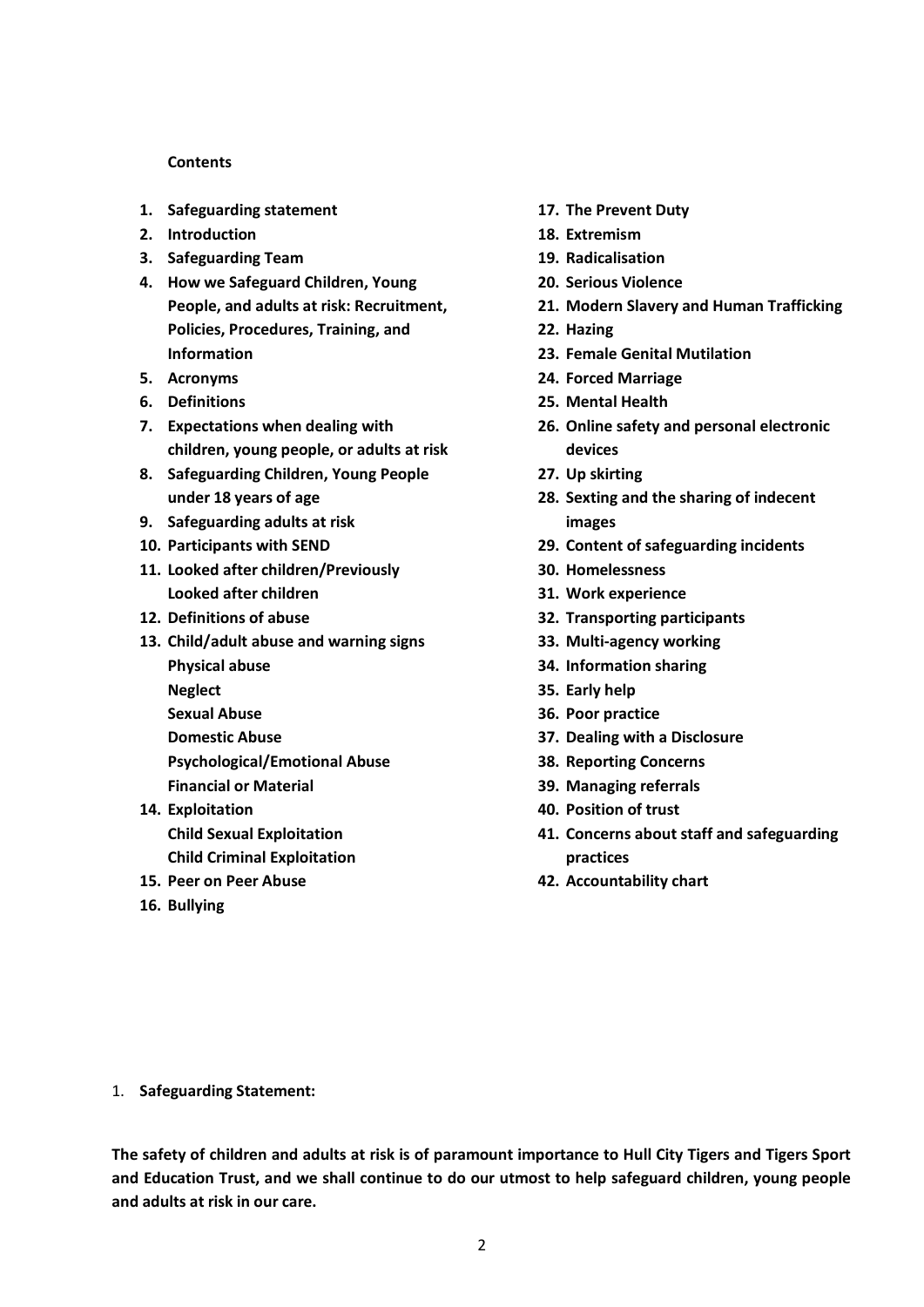**At Hull City, we believe that football should be an enjoyable activity for everyone whether as a participant or spectator, child or adult. We continue to do all we can to encourage the participation of all sectors of the community and to make the involvement in football a healthy, life-enhancing and safe experience.**

**As a Club and as a Trust, we are fully committed to safeguarding and providing a safe environment for children, young people and adults at risk and will always take appropriate action to ensure children, young people and adults at risk are safe.** 

**We fundamentally believe that safeguarding and promoting the welfare of children is everyone's responsibility.** 

# <span id="page-2-0"></span>**2. Introduction:**

Hull City recognises our key responsibility to safeguarding the welfare of children and adults at risk, by fully committing to the practice which protects them from any form of harm. Everyone at Hull City has responsibility to make sure that the wellbeing of children and adults at risk is put first and that everyone who comes into contact with children, young people and adults at risk has a key role to play.

In order to achieve this, Hull City Tigers and Tigers Trust has developed a number of policies and procedures designed to ensure that children, young people and adults at risk can enjoy the range of opportunities open to them to participate in activities in a safe environment. This policy sets out a clear and consistent framework for delivering this promise.

#### <span id="page-2-1"></span>**3. Safeguarding Team:**

Hull City Tigers and Tigers Trust has a Safeguarding Team who can be contacted should you have any concerns. They are as follows:

| <b>Caroline Adamson</b> | Head of Safeguarding and Club Lead Disclosure Officer 07525873309 |              |
|-------------------------|-------------------------------------------------------------------|--------------|
| <b>David Beeby</b>      | Club Secretary/ SMM                                               | 01482 358360 |
| Kayleigh Jackson        | <b>Tigers Trust Designated Safeguarding Officer</b>               | 07946368998  |
| <b>Catherine Bishop</b> | Trust CEO, Trust Lead Disclosure Officer                          | 07929207604  |
| <b>Caroline Adamson</b> | Academy Designated Safeguarding Officer                           | 07525873309  |
| <b>Chris Ayre</b>       | <b>SMC Safeguarding Officer</b>                                   | 01482 358306 |

Our Policies and Procedures are regularly reviewed and updated and must be approved by the Board of Directors of Hull City Tigers, the Board of Trustees for the Tigers Trust, in consultation with the EFL and the Local Safeguarding Children Board. Breach of this Policy may result in a safeguarding investigation and disciplinary action up to and including dismissal.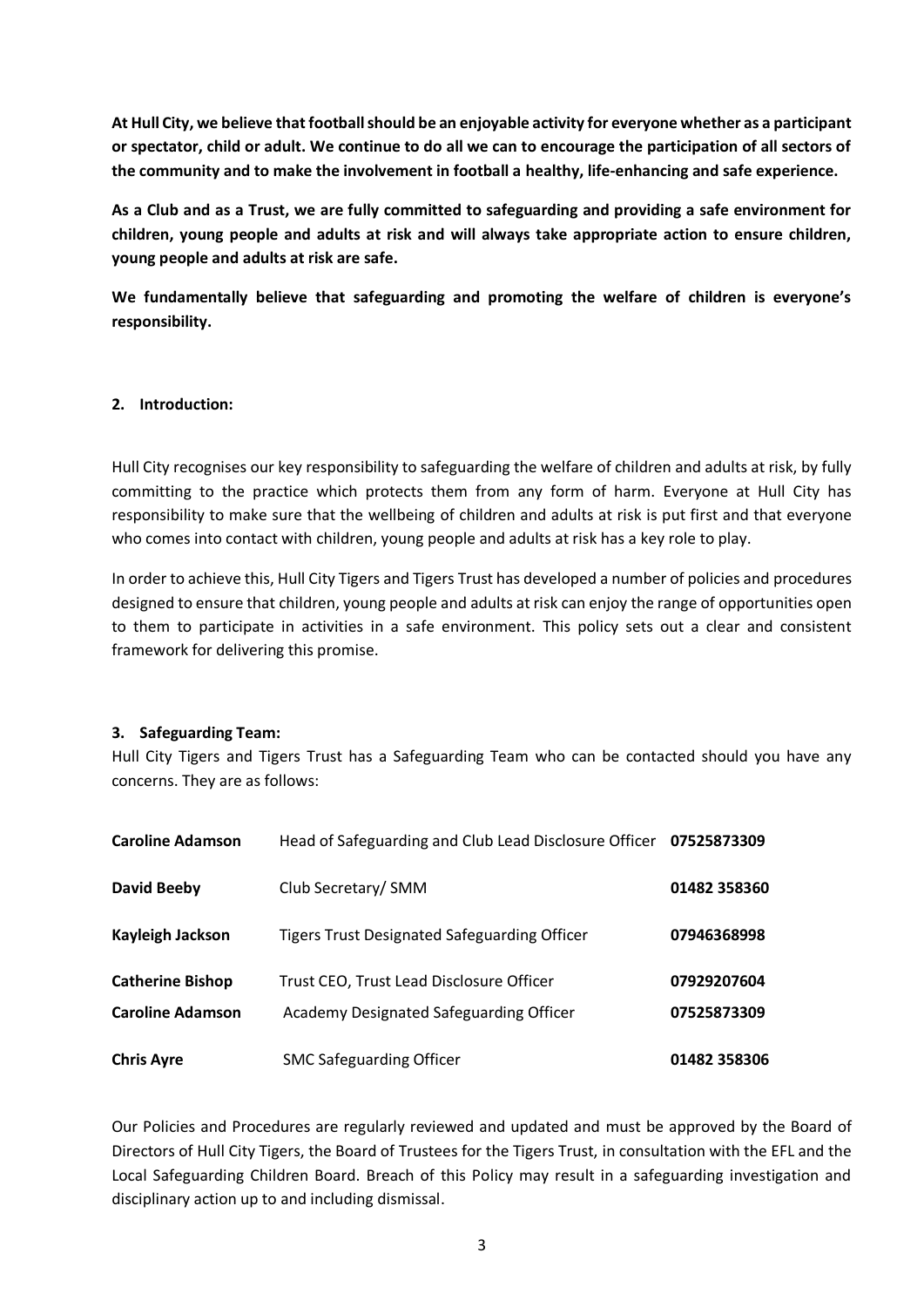This policy is reviewed annually by the Safeguarding Steering Group and is amended when new legislation and guidance is issued by the Government.

# <span id="page-3-0"></span>**4. How we Safeguard Children, Young People, and Adults at Risk:**

Safeguarding is placing the safety, welfare and wellbeing of children, young people, and adults at risk, at the centre of what we do. We will listen, encourage, and respond to children, young people and adults at risk views, and want to ensure that children, young people and adults at risk to feel safe and happy.

Hull City Tigers and Tigers Trust are committed to ensuring the safety and well-being of children, young people, and adults at risk in the following ways:

# **Recruitment:**

- Making sure that people are recruited who are suitable to work with children, young people and adults at risk. Hull City Tigers and Tigers Trust intend to ensure that: -
- All staff, full or part time and including volunteers, having access to, and working with, adults at risk have an Enhanced Children's and Adults Disclosure and Barring Service check every three years.
- Contractors such as maintenance and IT providers are required to complete a basic disclosure and barring service check every three years.
- All staff and volunteers must supply at least two references as part of the recruitment procedure.
- All relevant staff receive the Club/Trust safeguarding induction, appropriate training, and guidance.
- All staff are instructed to report any concern/disclosure or any form of alleged abuse to the Head of Safeguarding / Trust's Safeguarding Officer within two hours.
- Staff and volunteers are required to sign a self-declaration form annually.
- All staff and volunteers receive any support they may need.

# **Policies and Procedures:**

By providing a range of policies, procedures and guidance for staff and volunteers, which are kept updated, easily accessible and operates in conjunction with this policy. These Policies include:

- Anti-Bullying
- Code of Conduct
- Complaint's policy
- Data and Cyber-security Breach Prevention and Management Plan
- Data Protection and Confidentiality Policy
- Health and Safety
- LAC Policy
- Online Safety Policy
- Peer- on- Peer Abuse Policy
- Racism, Equality and Diversity
- Recruitment
- Safeguarding and Child Protection Policies including reporting poor practice
- Safeguarding and Protecting Adults at risk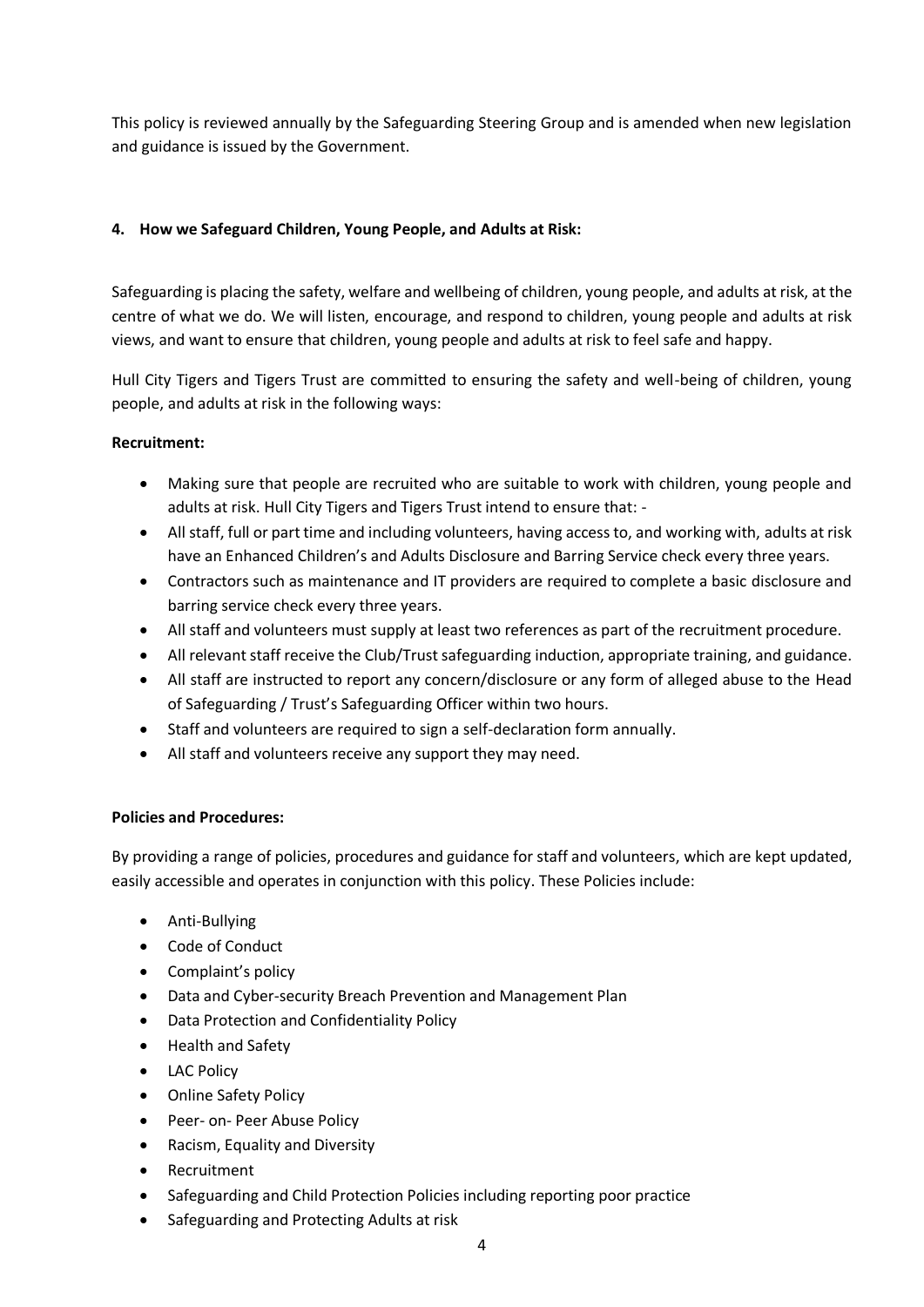- Safer Recruitment Policy
- Staff Self-Declaration
- Whistleblowing Policy

**N.B. All these policies are available to staff on the Club's T Drive/ Trust's M: Drive, or by contacting the Safeguarding Team**.

- **Training:** By ensuring that staff and volunteers are provided with regular training and undertake the EFL Safeguarding and FA Safeguarding online training.
- **Information:** By ensuring that children, young people, adults at risk and their parents/carers are always listened to have access to information as to where to get help should they have concerns. We do this via leaflets, contact cards, display posters and the Club's/Trust's website.

# <span id="page-4-0"></span>**5. Acronyms**

This policy contains a number of acronyms used in the within the safeguarding, sporting and community sector. These acronyms are listed below alongside their descriptions.

| <b>Acronym</b> | <b>Long form</b>                          | <b>Description</b>                                                                                                                                                                                                                                                                                                                                                                    |
|----------------|-------------------------------------------|---------------------------------------------------------------------------------------------------------------------------------------------------------------------------------------------------------------------------------------------------------------------------------------------------------------------------------------------------------------------------------------|
| <b>CCE</b>     | <b>Child Criminal</b><br>Exploitation     | A form of abuse where an individual or group takes advantage of<br>an imbalance of power to coerce, manipulate or deceive a child<br>into taking part in criminal activity in exchange for something the<br>victim needs or wants, for the financial advantage or other<br>advantage of the perpetrator or facilitator, and/or through<br>violence or the threat of violence.         |
| <b>CEO</b>     | <b>Chief Executive</b><br>Officer         | A high-ranking executive of a firm and make major corporate<br>decisions.                                                                                                                                                                                                                                                                                                             |
| CCO            | Club Community<br>Organisation            | An independent charity linked with the local football Club in Tigers<br>Trust case this is Hull City Tigers Football Club.                                                                                                                                                                                                                                                            |
| <b>CSCS</b>    | Children's Social<br><b>Care Services</b> | The branch of the Local Authority that deals with children's social<br>care.                                                                                                                                                                                                                                                                                                          |
| <b>CSE</b>     | Child Sexual<br>Exploitation              | A form of sexual abuse where an individual or group takes<br>advantage of an imbalance of power to coerce, manipulate or<br>deceive a child into sexual activity in exchange for something the<br>victim needs or wants, for the financial advantage, increased<br>status or other advantage of the perpetrator or facilitator, and/or<br>through violence or the threat of violence. |
| <b>DBS</b>     | Disclosure and<br><b>Barring Service</b>  | The service that performs the statutory check of criminal records<br>for anyone working or volunteering in a community setting.                                                                                                                                                                                                                                                       |
| <b>DPO</b>     | Data Protection<br>Officer                | The appointed person within the CCO who has responsibility for<br>overseeing data protection strategy and implementation to ensure<br>compliance with the UK GDPR and Data Protection Act.                                                                                                                                                                                            |
| <b>DSO</b>     | Designated<br>safeguarding<br>Officer     | A member of the senior leadership team who has lead<br>responsibility for safeguarding and child protection throughout<br>the Tigers Trust.                                                                                                                                                                                                                                           |
| <b>FGM</b>     | <b>Female Genital</b><br>Mutilation       | All procedures involving the partial or total removal of the<br>external female genitalia or other injury to the female genital<br>organs. FGM is illegal in the UK and a form of child abuse with<br>long-lasting harmful consequences.                                                                                                                                              |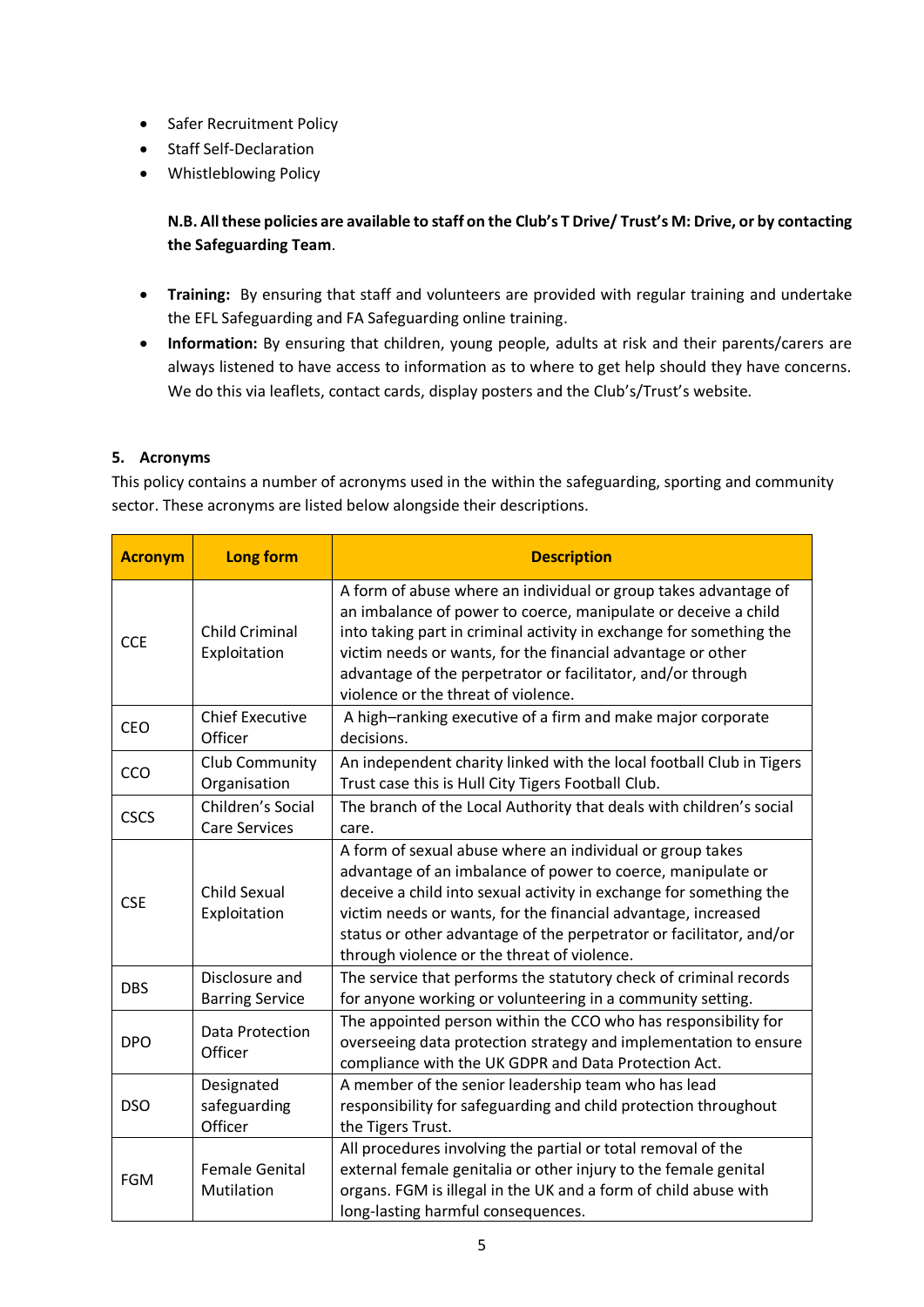| <b>UK GDPR</b> | <b>UK General Data</b><br>Protection<br>Regulation                                   | Legislative provision designed to strengthen the safety and<br>security of all data held within an organisation and ensure that<br>procedures relating to personal data are fair and consistent.                                                                                                 |
|----------------|--------------------------------------------------------------------------------------|--------------------------------------------------------------------------------------------------------------------------------------------------------------------------------------------------------------------------------------------------------------------------------------------------|
| <b>HBA</b>     | 'Honour-Based'<br>Abuse                                                              | So-called 'honour-based' abuse involves crimes that have been<br>committed to defend the honour of the family and/or community.                                                                                                                                                                  |
| <b>IICSA</b>   | Independent<br>Inquiry into Child<br>Sexual Abuse                                    | The Independent Inquiry into Child Sexual Abuse is analysing case<br>files from the Disclosure and Barring Service to learn more about<br>the behaviours of perpetrators who have sexually abused children<br>in institutions, and to understand institutional responses to these<br>behaviours. |
| <b>KCSIE</b>   | Keeping Children<br>Safe in Education                                                | Statutory guidance setting out schools and colleges' duties to<br>safeguard and promote the welfare of children.                                                                                                                                                                                 |
| LA             | Local Authority                                                                      | A local government agency responsible for the provision of a<br>range of services in a specified local area, including education.                                                                                                                                                                |
| LAC            | Looked After<br>Children                                                             | Children who have been placed in local authority care or where<br>children's services have looked after children for more than a<br>period of 24 hours.                                                                                                                                          |
| LGBTQ+         | Lesbian, Gay,<br>Bisexual,<br>Transgender,<br>Queer (or<br>Questioning),<br>Ace plus | Term relating to a community of people, protected by the Equality<br>Act 2010, who identify as lesbian, gay, bisexual or transgender, or<br>other protected sexual or gender identities.                                                                                                         |
| <b>NSPCC</b>   | The Society for<br>the Prevention of<br>Cruelty to<br>Children                       | The National Society for the Prevention of Cruelty to Children is a<br>British child protection charity.                                                                                                                                                                                         |
| <b>PLAC</b>    | Previously<br>looked-after<br>children                                               | Children who were previously in local authority care or were<br>looked after by children's services for more than a period of 24<br>hours. Are also known as care leavers.                                                                                                                       |
| <b>PSHE</b>    | Personal, social<br>and health<br>education                                          | A non-statutory subject in which participants learn about<br>themselves, other people, rights, responsibilities, and<br>relationships.                                                                                                                                                           |
| <b>PHE</b>     | <b>Public Health</b><br>England                                                      | An executive agency of the Department of Health and Social Care<br>which aims to protect and improve the nation's health and<br>wellbeing.                                                                                                                                                       |
| <b>SCR</b>     | Single Central<br>Record                                                             | A statutory secure record of recruitment and identity checks for all<br>permanent and temporary staff, proprietors, contractors, external<br>coaches and instructors, and volunteers who attend the<br>Academy/Tigers Trust in a non-visitor capacity.                                           |
| <b>SEND</b>    | Special<br>Educational<br>Needs or<br><b>Disabilities</b>                            | A child or young person has special educational needs and<br>disabilities if they have a learning difficulty and/or a disability that<br>means they need special health and education support, we<br>shorten this to SEND.                                                                       |
| <b>SLT</b>     | Senior<br>Leadership Team                                                            | Staff members who have been delegated leadership<br>responsibilities in Club/Tigers Trust.                                                                                                                                                                                                       |
| VEMT           | Vulnerable,<br>Exploited,<br>Missing and<br>Trafficked                               | Work closely with partners to support and safeguard young<br>people at risk of exploitation.                                                                                                                                                                                                     |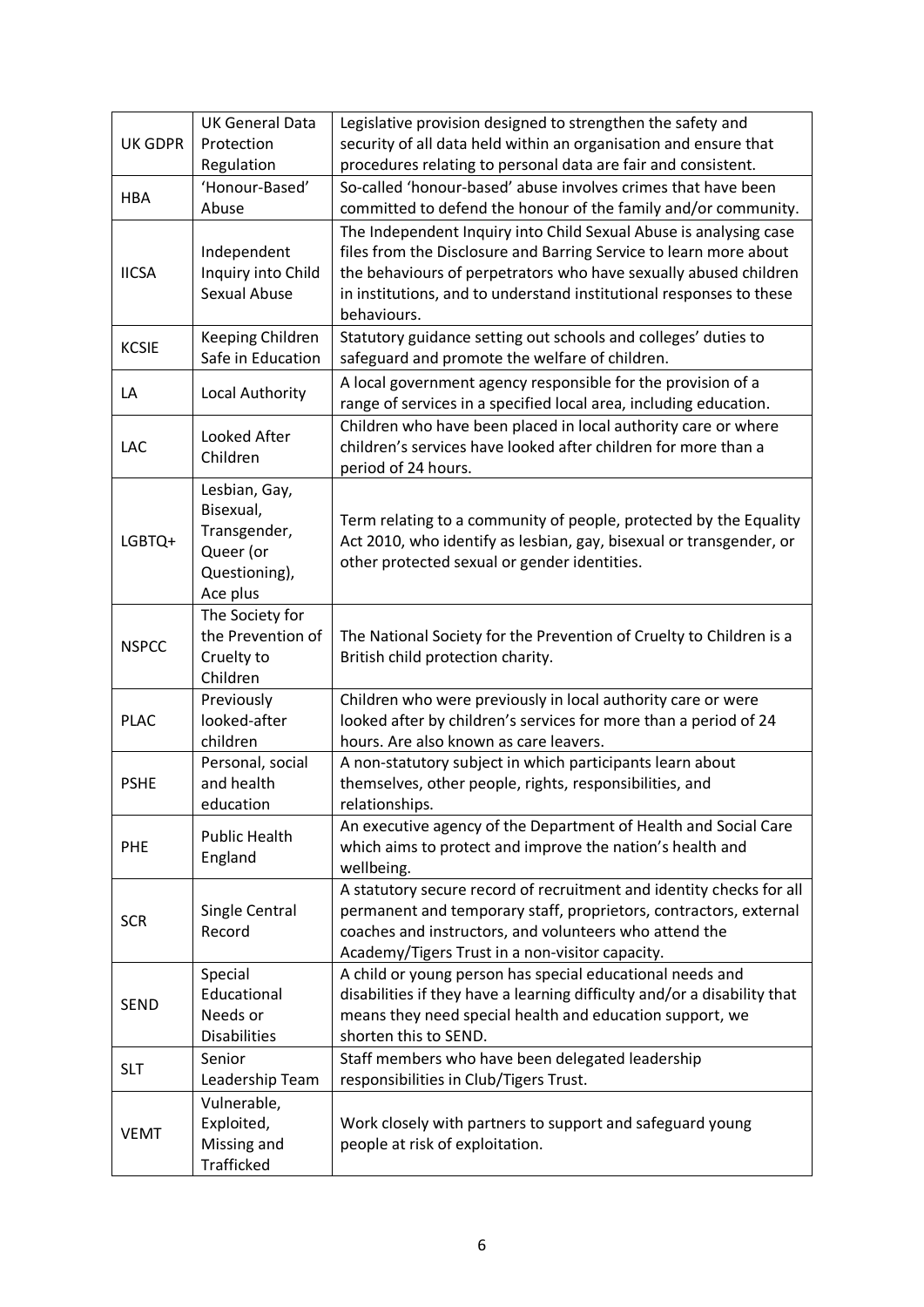# <span id="page-6-0"></span>**6. Definitions**

The terms **"children"** and **"child"** refer to anyone under the age of 18.

For the purposes of this policy, **"safeguarding children and adults at risk"** is defined as:

- Protecting children and adults from maltreatment.
- Preventing the impairment of children and adults mental and physical health or development.
- Ensuring that children and adults grow up in circumstances consistent with the provision of safe and effective care.
- Taking action to enable all children and adults at risk to have the best outcomes.

For the purposes of this policy, **"consent"** is defined as having the freedom and capacity to choose to engage in sexual activity. Consent may be given to one sort of sexual activity but not another and can be withdrawn at any time during sexual activity and each time activity occurs. A person only consents to a sexual activity if they agree by choice to that activity and has the freedom and capacity to make that choice. Children under the age of 13 can never consent to any sexual activity. The age of consent is 16.

The Department of Health defines an adult at risk as a person aged 18 or over who may need community care services because of a disability (mental or other), age, or illness.

A person is also considered vulnerable if they are unable to look after themselves, protect themselves from harm or exploitation or are unable to report abuse.

For the purposes of this policy, **"sexual violence"** refers to the following offences as defined under the Sexual Offences Act 2003:

- **Rape:** A person (A) commits an offence of rape if they intentionally penetrate the vagina, anus, or mouth of another person (B) with their penis, B does not consent to the penetration, and A does not reasonably believe that B consents.
- **Assault by penetration:** A person (A) commits an offence if they intentionally penetrate the vagina or anus of another person (B) with a part of their body or anything else, the penetration is sexual, B does not consent to the penetration, and A does not reasonably believe that B consents.
- **Sexual assault:** A person (A) commits an offence of sexual assault if they intentionally touch another person (B), the touching is sexual, B does not consent to the touching, and A does not reasonably believe that B consents.
- **Causing someone to engage in sexual activity without consent:** A person (A) commits an offence if they intentionally cause another person (B) to engage in an activity, the activity is sexual, B does not consent to engaging in the activity, and A does not reasonably believe that B consents. This could include forcing someone to strip, touch themselves sexually, or to engage in sexual activity with a third party.

For the purposes of this policy, **"sexual harassment"** refers to unwanted conduct of a sexual nature that occurs online or offline, inside or outside of Club/Tigers Trust provision. Sexual harassment is likely to violate a participant's dignity, make them feel intimidated, degraded or humiliated, and create a hostile, offensive, or sexualised environment. If left unchallenged, sexual harassment can create an atmosphere that normalises inappropriate behaviour and may lead to sexual violence.

#### **Sexual harassment can include, but is not limited to:**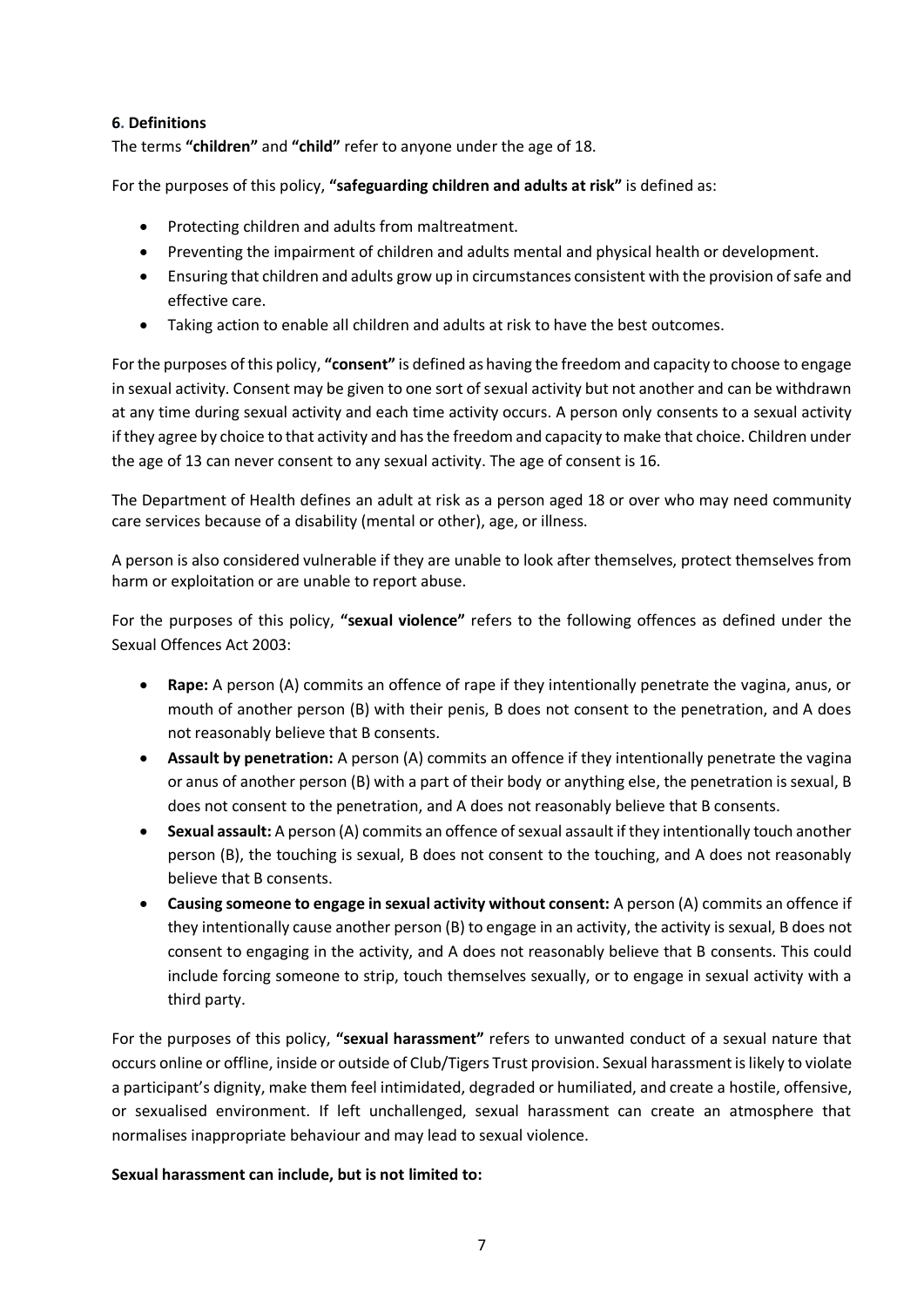- Sexual comments, such as sexual stories, lewd comments, sexual remarks about clothes and appearance, and sexualised name-calling.
- Sexual "jokes" and taunting.
- Physical behaviour, such as deliberately brushing against someone, interfering with someone's clothes, and displaying images of a sexual nature.
- Online sexual harassment, which may be standalone or part of a wider pattern of sexual harassment and/or sexual violence. This includes:
	- The consensual and non-consensual sharing of nude and semi-nude images and/or videos.
	- Sharing unwanted explicit content.
	- Upskirting.
	- Sexualised online bullying.
	- Unwanted sexual comments and messages, including on social media.
	- Sexual exploitation, coercion, and threats.

For the purposes of this policy, **"upskirting"** refers to the act, as identified the Voyeurism (Offences) Act 2019, of taking a picture or video under another person's clothing, without their knowledge or consent, with the intention of viewing that person's genitals or buttocks, with or without clothing, to obtain sexual gratification, or cause the victim humiliation, distress or alarm. Upskirting is a criminal offence. Anyone, including participants and staff, of any gender can be a victim of up skirting.

For the purposes of this policy, the **"consensual and non-consensual sharing of nude and semi-nude images and/or videos"**, colloquially known as **"sexting"**, is defined as the sharing between participants of sexually explicit content, including indecent imagery.

For the purposes of this policy, **"indecent imagery"** is defined as an image which meets one or more of the following criteria:

- Nude or semi-nude sexual posing
- A child touching themselves in a sexual way
- Any sexual activity involving a child
- Someone hurting a child sexually
- Sexual activity that involves animals

# <span id="page-7-0"></span>**7. Expectations when dealing with Children, Young People, or Adults at Risk.**

- Create a positive environment that promotes football and other activities as healthy, enjoyable, and life-enhancing experience where children, young people and adults at risk are listened to, their views taken into account and where they can be confident that any concerns they have are listened to and taken seriously.
- Identify children, young people or adults at risk who may be at risk.
- Be aware of whom the Head of Safeguarding, DSO and the CEO are and their role.
- Undertake any safeguarding training, this includes face to face and online training including the induction process (training is regularly updated so you may be required to attend additional training, you may also have to attend additional training dependant on your role).
- Any updates to safeguarding training and policies to be circulated via email at least annually.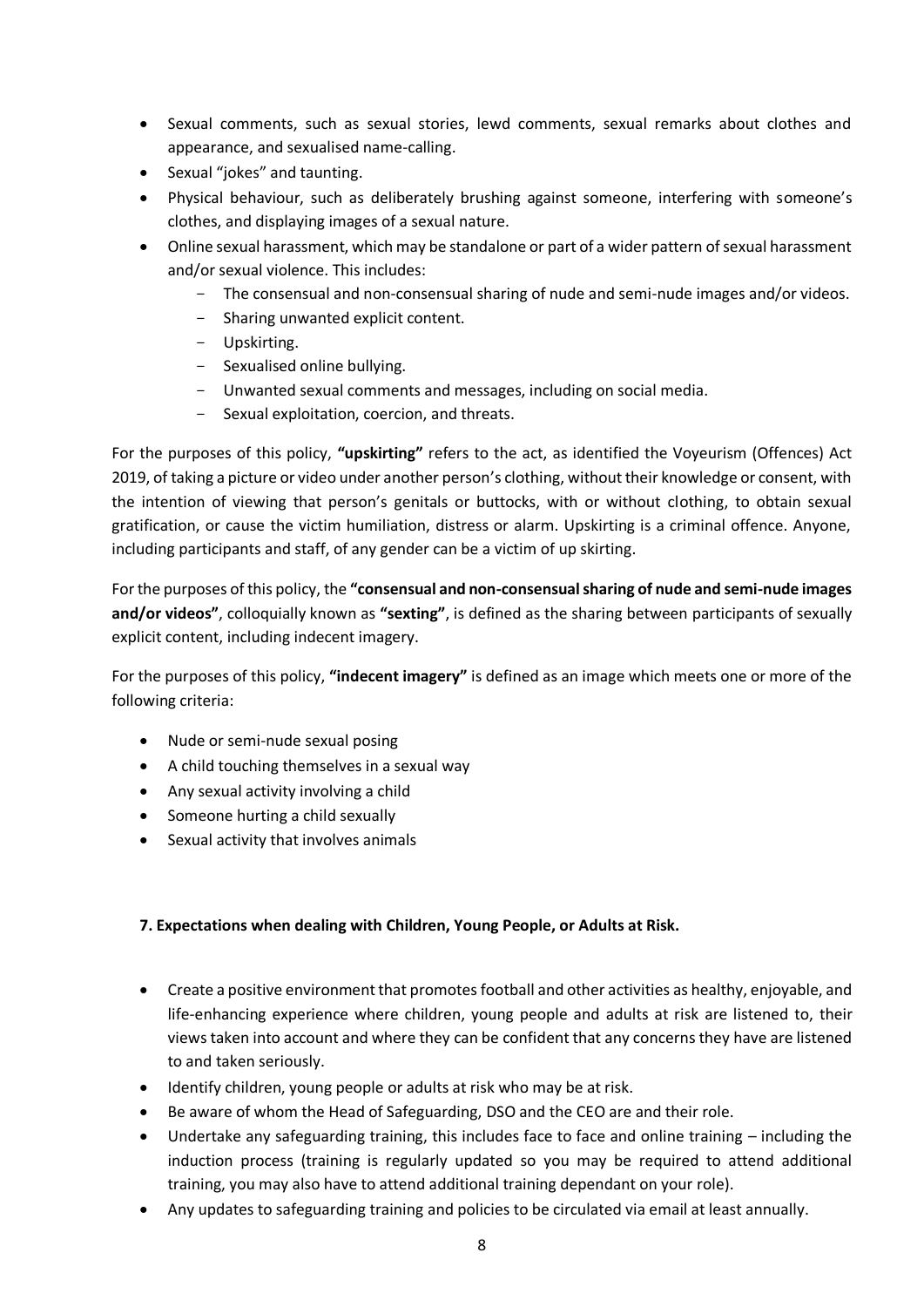- Report any concern to the Head of Safeguarding/ DSO (further details on reporting can be found in the [reporting](#page-28-0) section of this policy
- Treat everyone with respect, setting a positive example for others.
- Respect personal space and privacy.
- Ensure where possible another adult is present or within sight or hearing of an activity or interaction with a child/young person or adult at risk.
- Make sure that your actions cannot be misinterpreted by someone else.
- Challenge unacceptable behaviour including anything that breaches the Club's or Trust's stance on Equality.
- Consider at all times what is the best interested of the child, young person, adult at risk or yourself and never put a child, young person, adult at risk or yourself in a vulnerable or compromising situation.
- Do not have inappropriate physical, verbal or social media contact with others.
- Do not keep allegations or suspected abuse to yourself, you must report them to the Head of Safeguarding/ Trust DSO.
- Do not keep poor practice to yourself, you must report this to the Head of Safeguarding/ Trust DSO.

# <span id="page-8-0"></span>**8. Safeguarding Children and Young People under 18 years of age**

Hull City Tigers and Tigers Trust endorse the following statement:

*Every child or young person, defined as any person under the age of 18 (Children Act 1989), who plays or participates in football should be able to take part in an enjoyable and safe environment and be protected from abuse.*

*This is the responsibility of everyone involved in football. Football recognises its responsibility to safeguard the welfare of all children and young people by seeking to protect them from physical, sexual or emotional harm and from neglect or bullying. All children and young people have the right to be safe, valued and listen to.*

# *(FA Affiliated Safeguarding Policy)*

Key Principles

- The child's welfare is, and must always be, the paramount consideration.
- All children have a right to be protected from abuse regardless of their age, gender, disability, culture, language, racial origin, religious beliefs, or sexual orientation.
- All suspicions and allegations of abuse will be taken seriously and responded to swiftly and appropriately.

Working in partnership with other organisations, children and young people and their parents and carers is essential.

# <span id="page-8-1"></span>**9. Safeguarding Adults at Risk:**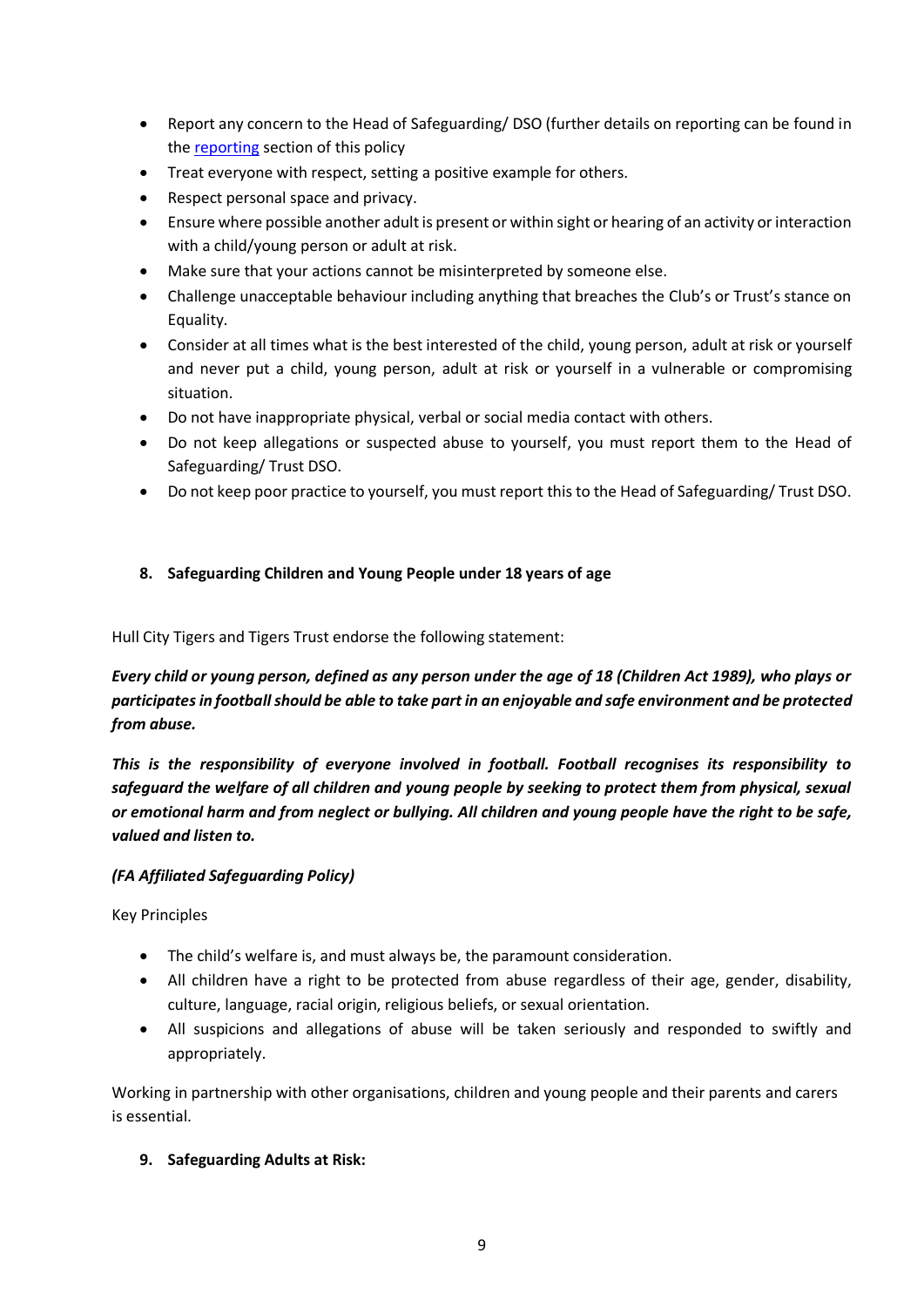Hull City Tigers and Tigers Trust are committed to ensuring the safety and welfare of adults at risk and to maximise their participation and enjoyment of activities in a safe and caring environment.

# **Definitions of an Adults at risk: (Care Act 2014**)

Someone who is aged 18 or over and who is, or may be, in need of community care services by reason of mental or other disability, age or illness and who is, or may be, unable to protect himself/herself from significant harm or exploitation.

Hull City and Tigers Trust also applies this policy to those not receiving community care services but are considered to be vulnerable to abuse.

### **10. Participants with SEND**

<span id="page-9-0"></span>When managing safeguarding in relation to participants with SEND, staff will be aware of the following:

- Certain indicators of abuse, such as behaviour, mood and injury, may relate to the participants disability without further exploration; however, it should never be assumed that a participants indicators relate only to their disability
- Participants with SEND can be disproportionally impacted by issues such as bullying, without outwardly showing any signs
- Communication barriers may exist, as well as difficulties in overcoming these barriers

When reporting concerns or making referrals for participants with SEND, the above factors will always be taken into consideration. When managing a safeguarding issue relating to a participant with SEND, the Head of Safeguarding/DSO will liaise with the participants parents where appropriate, to ensure that the participant's needs are met effectively.

#### **Disabled Children**

Research tells us that disabled children are more vulnerable to abuse than non-disabled children for the following reasons. Staff and volunteers must be aware that the belief that disabled children are not abused or that minimise the impact of abuse, may lead to the denial of, or failure to report abuse and neglect. Disabled children at risk or who have experienced abuse should be treated with the same degree of concern as accorded to non-disabled children. Concerns regarding disabled children must be reported to the Head of Safeguarding.

N.B if a Local Authority considers that a parent/carer of a disabled child has support needs they must carry out an assessment. For further guidance see the SEN Code of Practice 2015.

#### **11. LAC and PLAC**

<span id="page-9-1"></span>Children most commonly become looked after because of abuse and/or neglect. Because of this, they can be at potentially greater risk in relation to safeguarding. PLAC, also known as care experienced, can also remain vulnerable after leaving care.

Hull City and Tigers Trust will ensure that staff have the skills, knowledge and understanding to keep LAC and PLAC safe. This includes ensuring that the appropriate staff have the information they need, such as: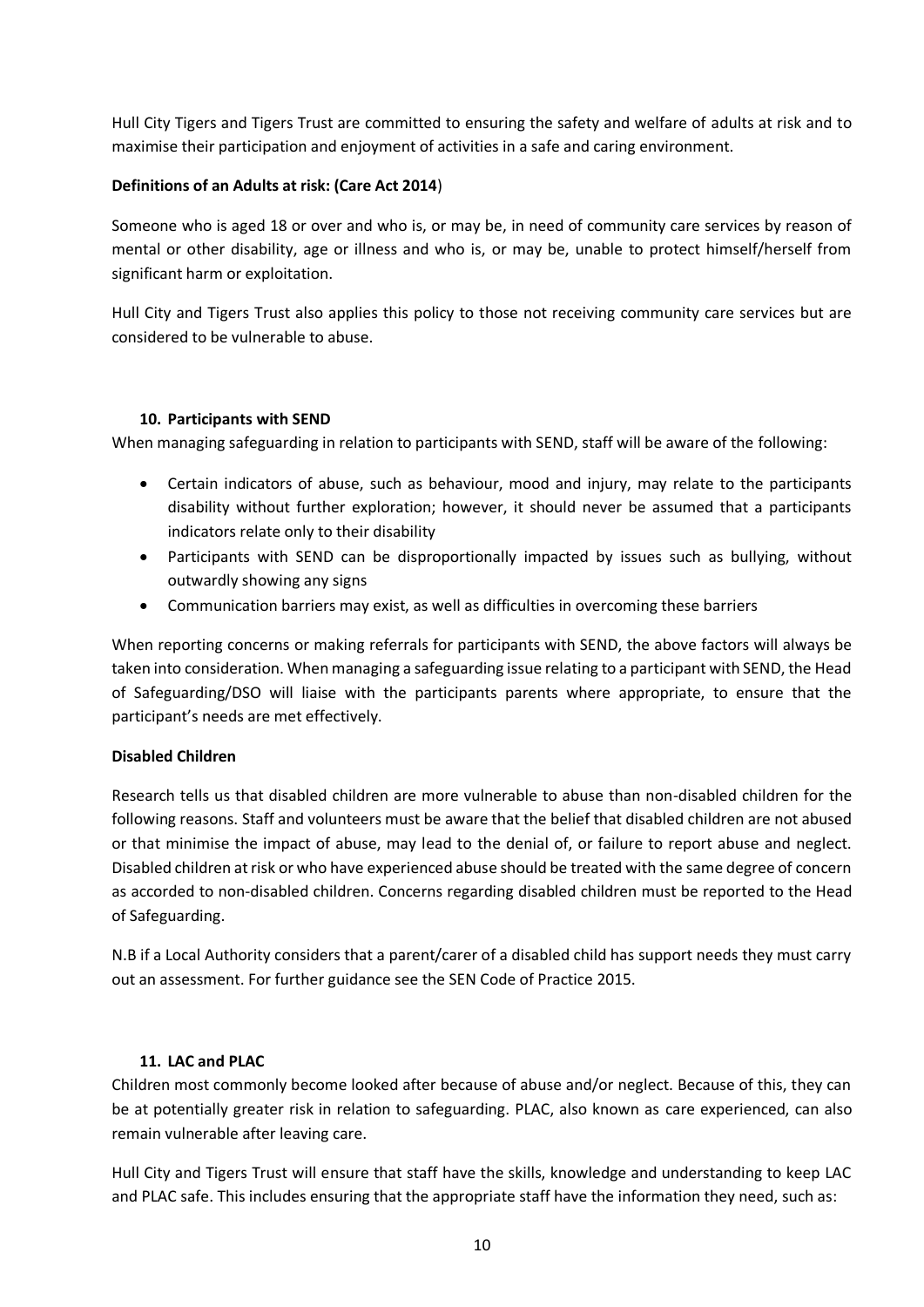- Looked after legal status, i.e., whether they are looked after under voluntary arrangements with consent of parents, or on an interim or full care order.
- Contact arrangements with parents or those with parental responsibility.
- Care arrangements and the levels of authority delegated to the carer by the authority looking after the participant.

The Head of Safeguarding/ DSO will be provided with the necessary details of participants' social workers and the VSH, and, for PLAC, personal advisers.

# <span id="page-10-0"></span>**12. Definitions of Abuse:**

Abuse is defined as a form of maltreatment of child, young person, or adult at risk which involves inflicting harm of failing to act to prevent harm. A child, young person, or adult at risk may be abused in a family, institutional or community setting by those known to them or by others, e.g. via the internet. Abuse can take place online, or technology may be used to facilitate offline abuse. Children, young people or adults at risk may be abuse by one or multiple children, young people or adults.

All staff will receive the correct training to enable them to be aware of the indicators of abuse and neglect. Abuse and neglect are rarely standalone events and can often overlap one another therefore staff will be vigilant and always raise concerns or speak with the Head of Safeguarding / Trust DSO or the CEO if they are unsure. Staff also are aware that many factors can occur outside of the Club /Tigers Trust activity, this includes the risk of CCE, CSE outside of their family home.

#### **Definition of significant harm:**

*Ill treatment, including sexual abuse and forms of ill treatment that are not physical, the impairment of, or an avoidable deterioration in, physical or mental health and the impairment of physical, emotional, social or behavioural development.*

#### <span id="page-10-1"></span>**13. Child and Adults potential warning signs:**

| <b>Type of Abuse</b><br><b>Definition</b> | <b>Warning signs</b> |
|-------------------------------------------|----------------------|
|-------------------------------------------|----------------------|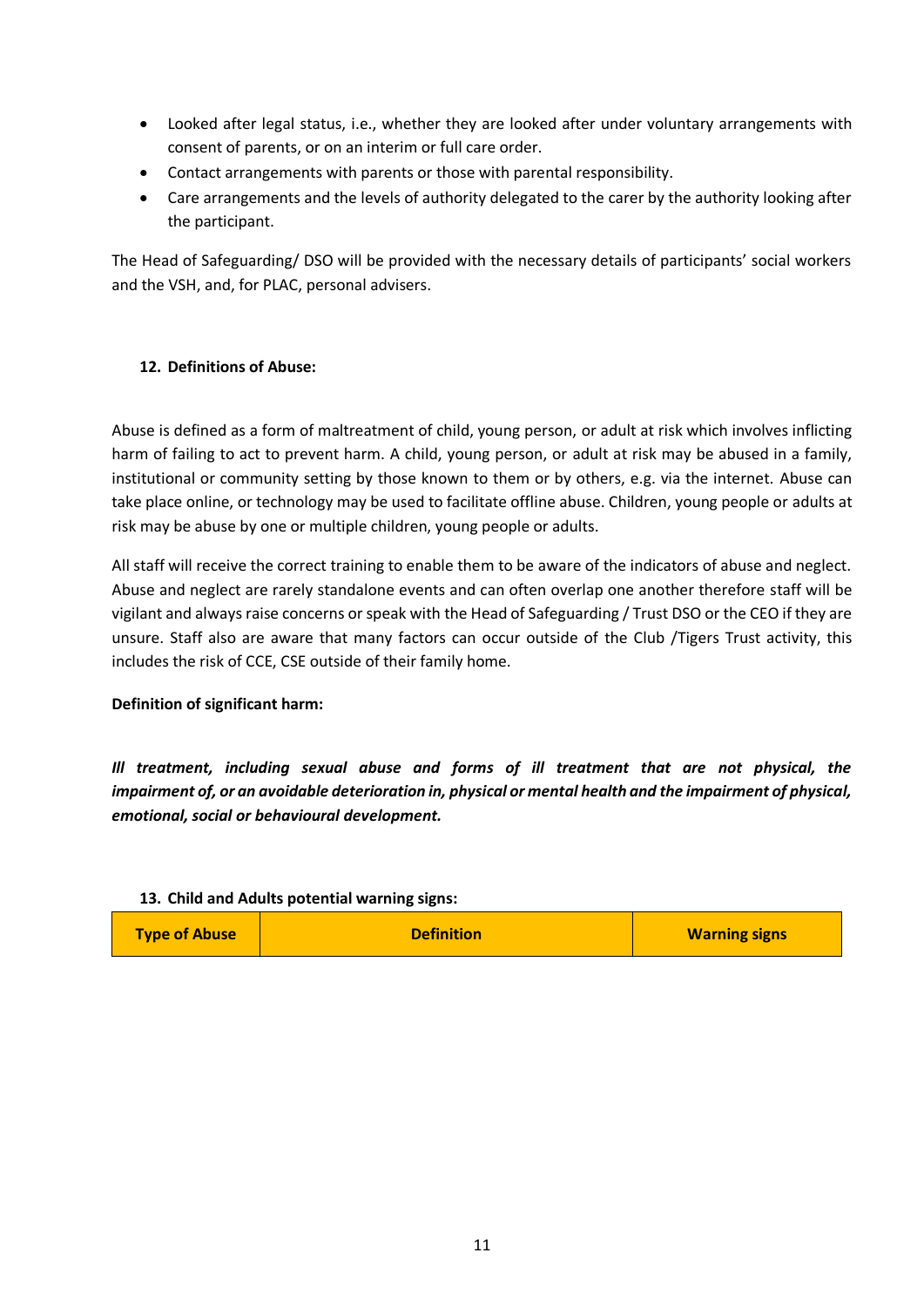<span id="page-11-2"></span><span id="page-11-1"></span><span id="page-11-0"></span>

| <b>Physical Abuse</b>                     | A form of abuse which may involve actions such as<br>hitting, shaking, throwing, poisoning, burning, or<br>scalding, drowning, suffocating, or otherwise<br>causing physical harm to a child, young person or<br>adult at risk. Physical abuse can also be caused by<br>one or multiple adults or other children or young<br>people.                                                                                                                                                                                                                                                                                                                                                                                                                                                                                                                                                                                                                                                                                                                                                                                                                                                                                                                                                 | Warning<br>indicators<br>can<br>include repeat or multiple<br>bruising, an explanation<br>which is not consisted with<br>the injury, several different<br>explanations for the injury,<br>unexplained<br>delay<br>in<br>seeking treatment<br>and<br>reluctance<br>give<br>to<br>information. |
|-------------------------------------------|--------------------------------------------------------------------------------------------------------------------------------------------------------------------------------------------------------------------------------------------------------------------------------------------------------------------------------------------------------------------------------------------------------------------------------------------------------------------------------------------------------------------------------------------------------------------------------------------------------------------------------------------------------------------------------------------------------------------------------------------------------------------------------------------------------------------------------------------------------------------------------------------------------------------------------------------------------------------------------------------------------------------------------------------------------------------------------------------------------------------------------------------------------------------------------------------------------------------------------------------------------------------------------------|----------------------------------------------------------------------------------------------------------------------------------------------------------------------------------------------------------------------------------------------------------------------------------------------|
| <b>Neglect/Acts of</b><br><b>Omission</b> | The persistent failure to meet a child, young person,<br>or adult at risk basic physical and/or psychological<br>needs, likely to result in serious impairment of a<br>child, young person, or adults at risk's health or<br>development. This may involve a parent or carer<br>failing to provide adequate food, clothing, or<br>shelter. Failing to protect a child, young person, or<br>adult at risk from physical and emotional harm or<br>danger, failure to access appropriate medical care<br>or treatment, or to meet basic emotional needs. If<br>the child is also not protected from harm or left with<br>adults intoxicated and violent, is abandoned or<br>excluded from their home. It may involve failing to<br>ensure that a child/young person at risk are safe and<br>adequately supervised.                                                                                                                                                                                                                                                                                                                                                                                                                                                                      | Warning<br>indicators<br>can<br>include<br>unkempt<br>appearance, stealing food/<br>money, infrequent school<br>attendance or weight loss.                                                                                                                                                   |
| <b>Sexual Abuse</b>                       | Abuse that involves forcing or enticing a child,<br>young person or adult at risk to take part in sexual<br>activities, not necessarily involving violence, and<br>regardless of whether the child is aware of what is<br>happening. This may involve physical contact,<br>by<br>including<br>assault<br>penetration,<br>or<br>non-<br>penetrative acts, such as masturbation, kissing,<br>rubbing, and touching the outside of clothing. It<br>may also include non-contact activities, such as<br>involving children, young people, or adults at risk in<br>looking at, or in the production of, sexual images,<br>encouraging children, young people, or adults at<br>risk to behave in sexually inappropriate ways, or<br>grooming a child, young person, or adult at risk in<br>planning for abuse. Sexual abuse can<br>be<br>perpetrated by people of any gender, age, or ethnic<br>community.<br>Grooming is defined as developing the trust of an<br>individual and /or their family for the purpose of<br>sexual abuse, sexual exploitation or trafficking.<br>Whilst legally children aged sixteen have reached<br>the age of consent for sexual activity, it is<br>unacceptable for any member of staff to abuse their<br>relationship of trust for sexual gratification. | Recognition of sexual abuse<br>can be difficult unless a<br>child discloses. Warning<br>indicators are likely to be<br>emotional and behavioural,<br>you should always seek<br>further advice from the<br>Safeguarding/<br>Head<br>of<br>Trust DSO.                                          |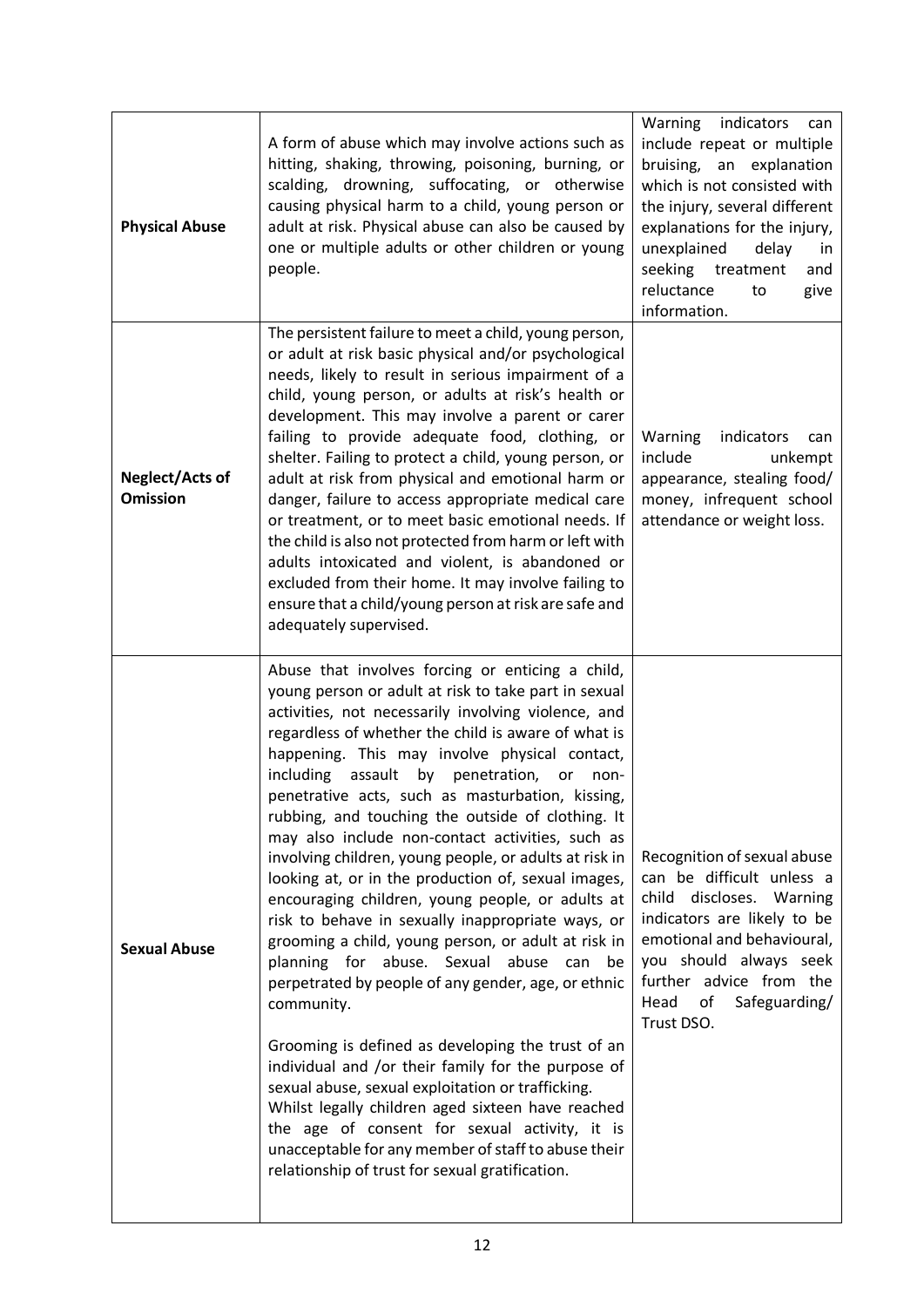<span id="page-12-0"></span>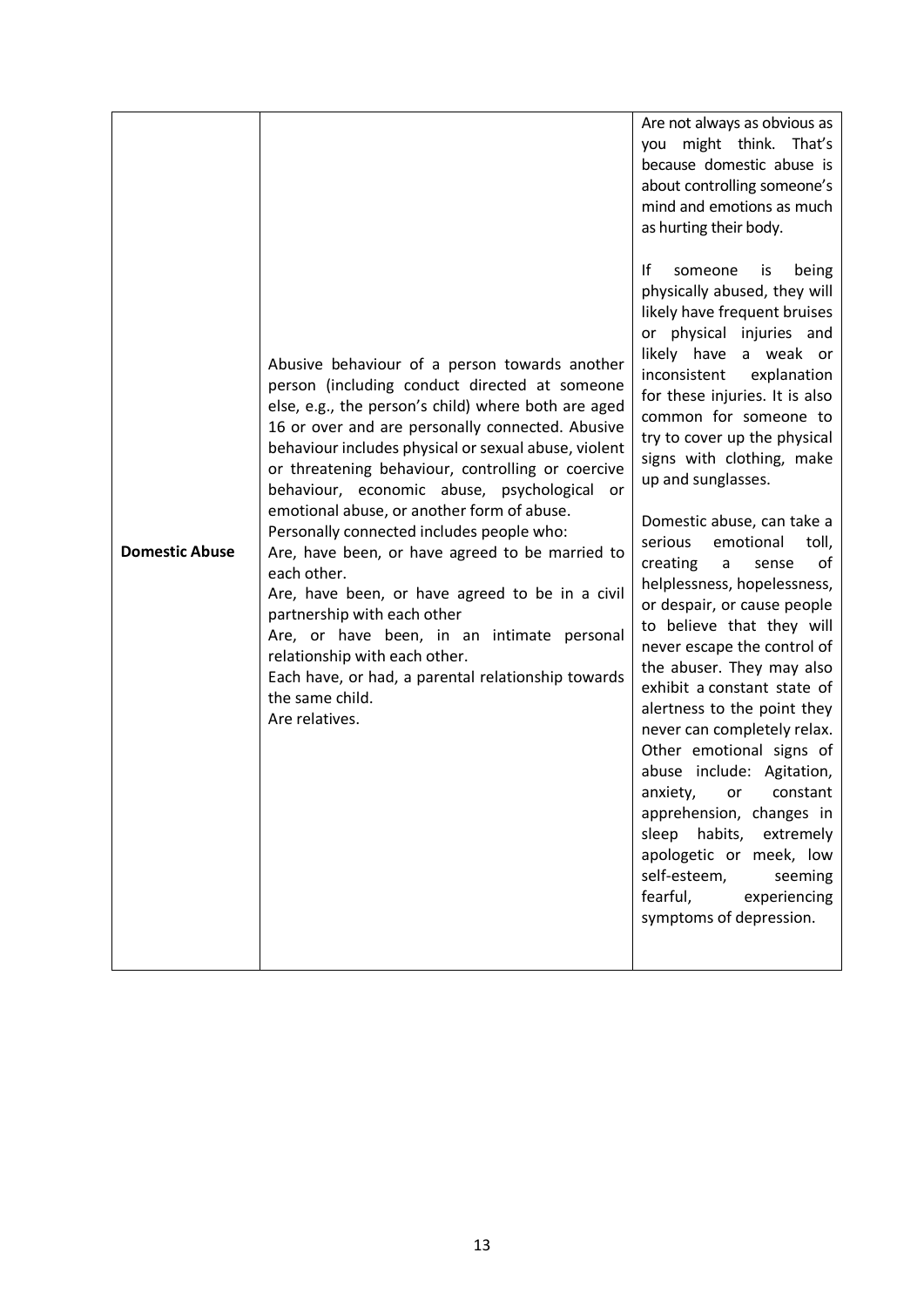<span id="page-13-0"></span>

| <b>Psychological or</b><br>emotional | defined<br>the<br>emotional<br>persistent<br>ls.<br>as<br>maltreatment of a child, young person, or adult at<br>risk causing severe, and adverse effects on their<br>emotional development and wellbeing. This may<br>involve conveying that they are worthless, unloved,<br>and inadequate. It may include not giving the child,<br>young person, or adult at risk the opportunities to<br>express their views, to deliberately silencing or<br>belittle them. This may involve seeing or hearing the<br>ill-treatment of another, serious bullying, and<br>exploitation. Some levels of emotional abuse are<br>involved in all types of maltreatment of a child,<br>young person, or adult at risk, but it could also occur | Often associated with other<br>forms of abuse and can also<br>include,<br>abnormal<br>attachment between child<br>and parent, not wanting to<br>home<br>or<br>go<br>go<br>to<br>training/school,<br>scapegoating within<br>the<br>family, low self-esteem and<br>confidence,<br>being<br>withdrawn or seen as a<br>loner and having difficulties<br>relating to others.                                                                                          |
|--------------------------------------|-------------------------------------------------------------------------------------------------------------------------------------------------------------------------------------------------------------------------------------------------------------------------------------------------------------------------------------------------------------------------------------------------------------------------------------------------------------------------------------------------------------------------------------------------------------------------------------------------------------------------------------------------------------------------------------------------------------------------------|------------------------------------------------------------------------------------------------------------------------------------------------------------------------------------------------------------------------------------------------------------------------------------------------------------------------------------------------------------------------------------------------------------------------------------------------------------------|
| <b>Financial/Material</b>            | Taking or misusing someone else's money or<br>belongings to their own gain, harming, depriving, or<br>disadvantaging the victim, controlling someone's<br>purchases or access to money, and doesn't always<br>involve a crime like theft or fraud, it can also often<br>involve other forms of abuse.                                                                                                                                                                                                                                                                                                                                                                                                                         | Include things such as<br>Borrowing money and not<br>giving it back, stealing<br>belongings,<br>money<br>or<br>taking pension payment or<br>other benefits away from<br>an individual. Taking money<br>as payment for coming to<br>visit or to spend time with<br>individual,<br>forcing<br>an<br>someone to sell their home<br>or assets without consent<br>Tricking someone into bad<br>investments, changing their<br>will,<br>property<br>or<br>inheritance. |

#### <span id="page-13-2"></span><span id="page-13-1"></span>**14. Exploitation:**

# **County lines and Child Criminal Exploitation (CCE)**

Refers to gangs and organised criminal networks exploiting children to move, store or sell drugs and money into one or more areas, locally and/or across the UK.

As well as the general indicators for CCE, Tigers Trust staff will be aware of the specific indicators that a child, or young person may be involved in county lines, including:

Going missing and subsequently being found in areas away from their home.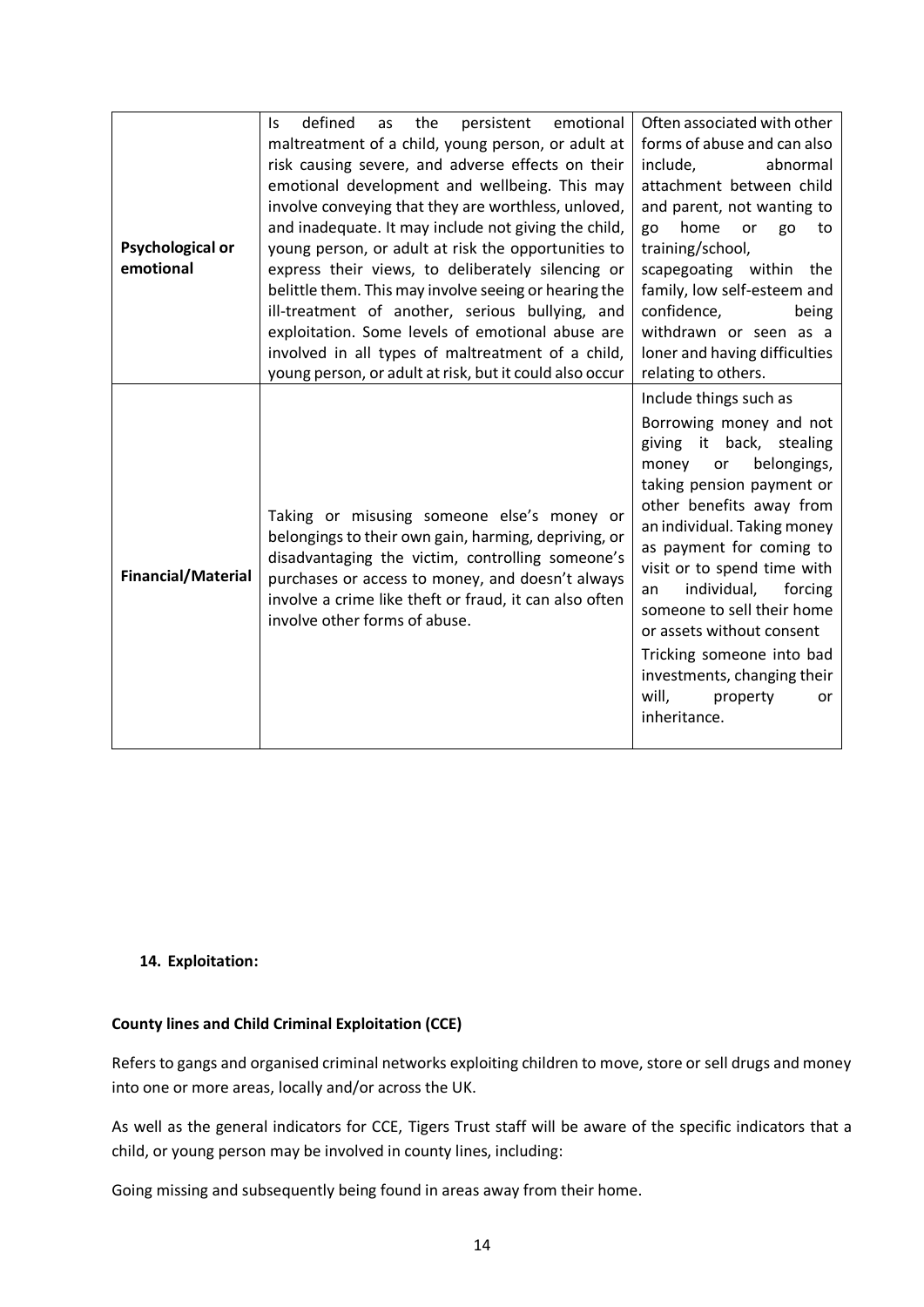- Having been the victim or perpetrator of serious violence, e.g., knife crime.
- Receiving requests for drugs via a phone line.
- Moving drugs.
- Handing over and collecting money for drugs.
- Being exposed to techniques such as 'plugging', where drugs are concealed internally to avoid detection.
- Being found in accommodation they have no connection with or a hotel room where there is drug activity.
- Owing a 'debt bond' to their exploiters.
- Having their bank account used to facilitate drug dealing.
- The Head of Safeguarding/ DSO will consider supporting the Local Authority with a referral to the National Referral Mechanism on a case-by-case basis working with Hull City Council's VEMT.

# **Child sexual exploitation (CSE)**

For the purposes of this policy, "child sexual exploitation" is defined as a form of sexual abuse where an individual or group takes advantage of an imbalance of power to coerce, manipulate or deceive a child into sexual activity, for any of the following reasons:

- In exchange for something the victim needs or wants
- For the financial advantage, increased status or other advantage of the perpetrator or facilitator
- Through violence or the threat of violence

Hull City and the Tigers Trust will recognise that CSE can occur over time or be a one-off occurrence and may happen without the child or young person's immediate knowledge, e.g. through others sharing videos or images of them on social media. Hull City and the Tigers Trust will recognise that CSE can affect any child or young person who has been coerced into engaging in sexual activities, even if the activity appears consensual; this includes participants aged 16 and above who can legally consent to sexual activity. The Hull City and the Tigers Trust will also recognise that participants may not realise they are being exploited e.g., they believe they are in a genuine romantic relationship.

Hull City and Tigers Trust staff will be aware of the key indicators that a participant is the victim of CSE, including:

- Appearing with unexplained gifts, money, or new possessions.
- Associating with other children involved in exploitation.
- Suffering from changes in emotional wellbeing.
- Misusing drugs or alcohol.
- Going missing for periods of time or regularly coming home late.
- Regularly missing school or education or not taking part.
- Having older boyfriends or girlfriends.
- Suffering from sexually transmitted infections.
- Displaying sexual behaviours beyond expected sexual development.
- Becoming pregnant.

Where CSE, or the risk of it, is suspected, staff will discuss the case with the Head of Safeguarding/ Trust DSO. If after discussion a concern remains, local safeguarding procedures will be triggered, including referral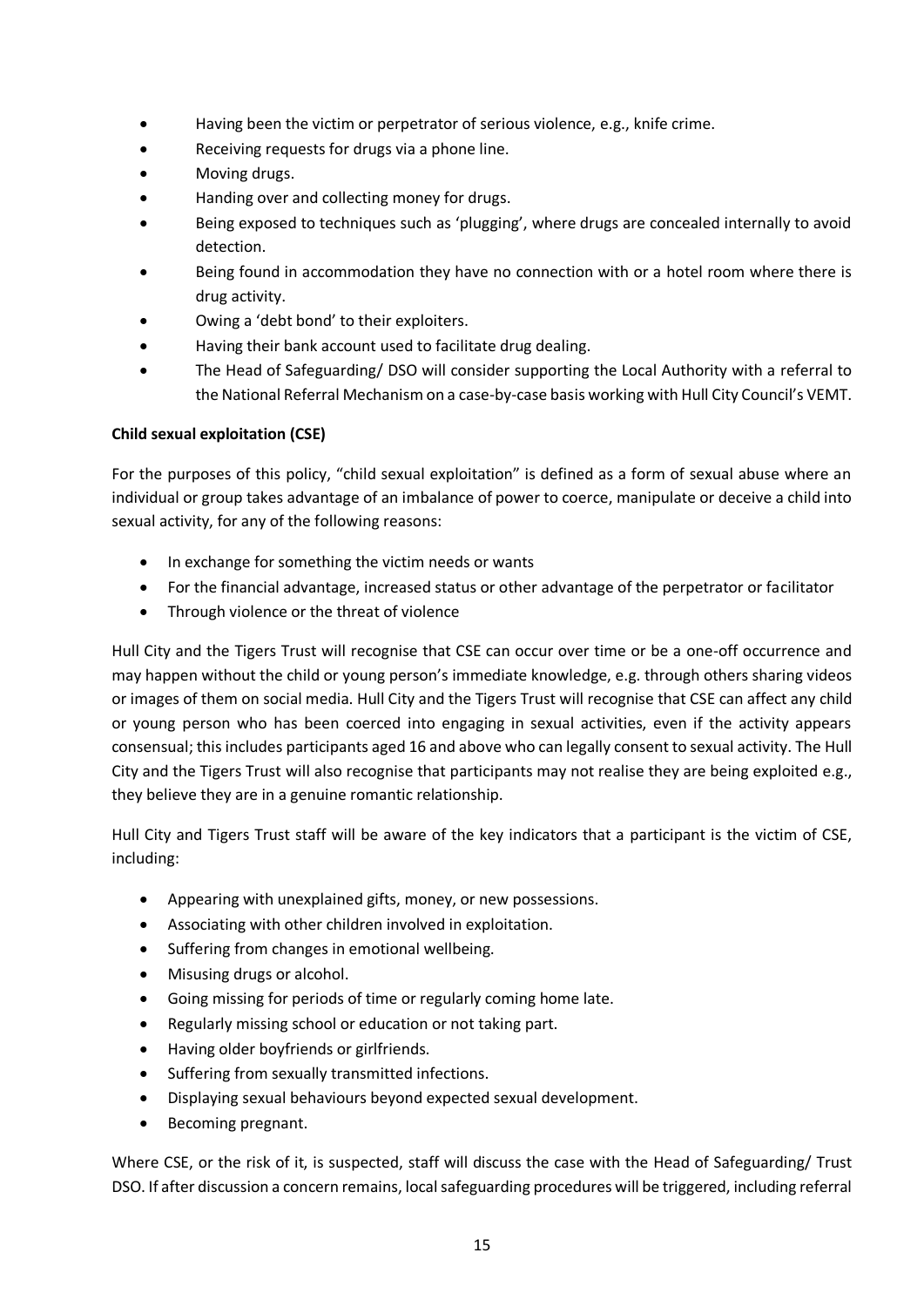to the LA. The LA and all other necessary authorities will then handle the matter to conclusion. The Tigers Trust will cooperate as needed.

# <span id="page-15-0"></span>**15. Peer on Peer Abuse:**

Is defined as abuse between children, young people and adults at risk. The Club and Tigers Trust has a zero-tolerance approach to abuse, including peer-on-peer abuse.

All staff will be aware that peer-on-peer abuse can occur between participants of any age and gender, both inside and outside of Academy/ Tigers Trust provision, as well as online. All staff will be aware of the indicators of peer-on-peer abuse, how to identify it, and how to respond to reports. All staff will also recognise that even if no cases have been reported, this is not an indicator that peer-on-peer abuse is not occurring. All staff will speak to the Head of Safeguarding / Trust DSO if they have any concerns about peeron-peer abuse.

All staff will understand the importance of challenge inappropriate behaviour between peers and will not tolerate abuse as "banter" or "part of growing up".

Peer-on-peer abuse can be manifested in many different ways, including:

- Bullying, including cyberbullying and prejudice-based or discriminatory bullying.
- Abuse in intimate personal relationships between peers.
- Physical abuse this may include an online element which facilitates, threatens and/or encourages physical abuse.
- Sexual violence this may include an online element which facilitates, threatens and/or encourages sexual violence.
- Sexual harassment, including online sexual harassment, which may be standalone or part of a broader pattern of abuse.
- Causing someone to engage in sexual activity without consent.
- The consensual and non-consensual sharing of nude and semi-nude images and/or videos.
- Upskirting.
- Initiation- and hazing-type violence and rituals, which can include activities involving harassment, abuse or humiliation used as a way of initiating a person into a group and may also include an online element.

# **If a participant makes an allegation of abuse against another participant:**

- You must tell the Head of Safeguarding/ Trust DSO and record the allegation, but do not investigate it;
- The head of Safeguarding/DSO will contact the local authority children's social care team and follow its advice, as well as the Police if the allegation involves a potential criminal offence;
- The Head of Safeguarding/DSO will put a risk assessment and support plan into place for all children involved – both the victim(s) and the child(ren) against whom the allegation has been made – with a named person they can talk to if needed; the wellbeing of all children involved is essential and the Head of Safeguarding/ Trust DSO will contact specialist mental health services, if appropriate.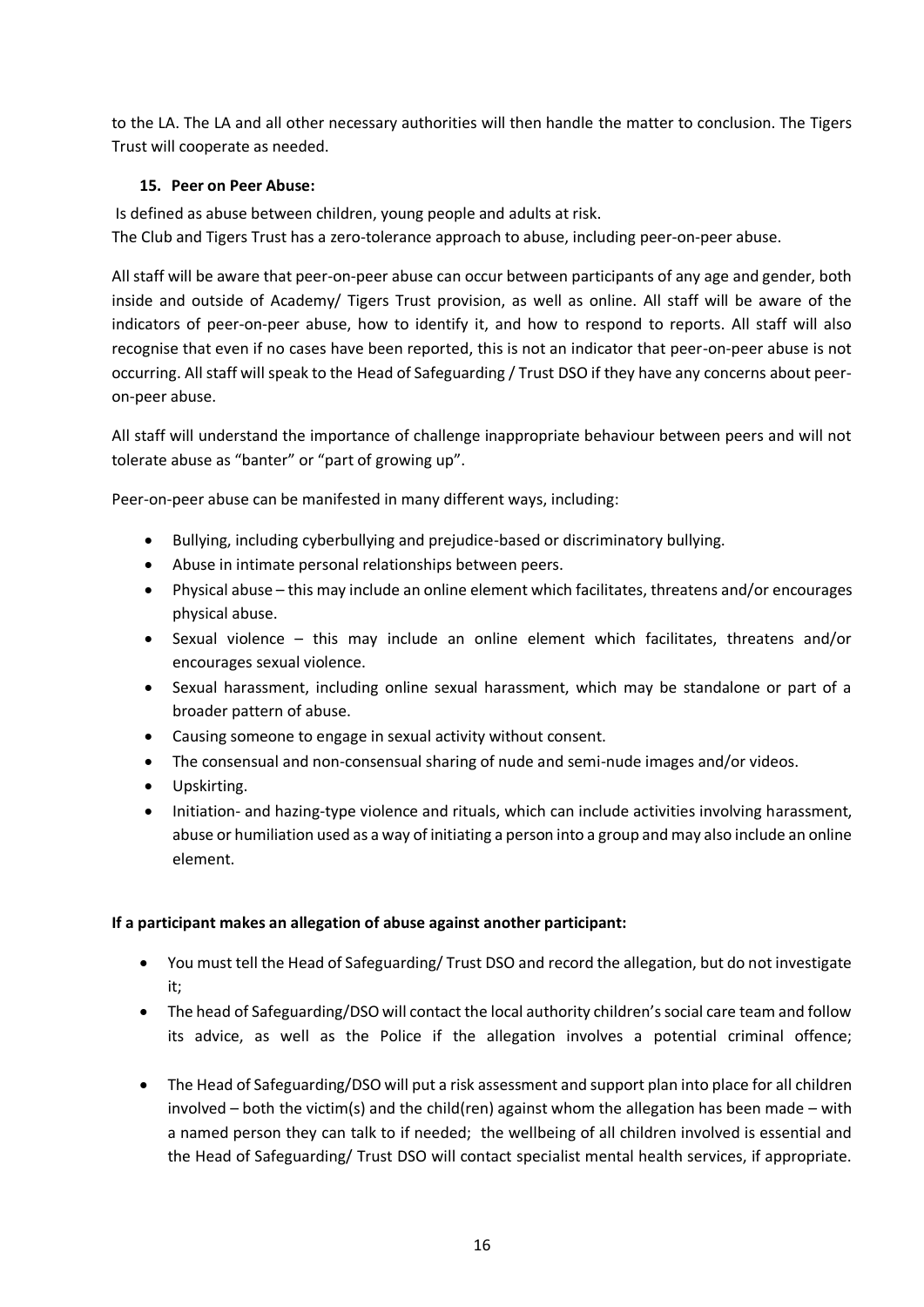- We will minimise the risk of peer-on-peer/child on child abuse by: challenging any form of derogatory or sexualised language or behaviour; being vigilant to issues that particularly affect different genders – for example, sexualised or aggressive touching or grabbing towards female participants, and initiation or hazing 20 type violence with respect to boys; ensuring our curriculum helps to educate participants about appropriate behaviour and consent; ensuring participants know they can talk to staff confidentially.
- All staff will be clear as to the Club's/Tigers Trust policy and procedures regarding peer-on-peer abuse and the role they have to play in preventing it and responding where they believe a child may be at risk from it.
- All staff will be made aware of the heightened vulnerability of participants with SEND, who evidence suggests are more likely to be abused than their peers. Staff will not assume that possible indicators of abuse relate to the participants SEND and will always explore indicators further.
- All staff will be made aware of the heightened vulnerability of LGBTQ+ Participants, who evidence suggests are also more likely to be targeted by their peers. In some cases, participants who are perceived to be LGBTQ+, regardless of whether they are LGBTQ+, can be just as vulnerable to abuse as LGBTQ+ participants. The Club and Tigers Trust response to sexual violence and sexual harassment between participants of the same sex will be equally as robust as it is for incidents between children of the opposite sex.
- Participants will be made aware of how to raise concerns or make a report and how any reports will be handled. This includes the process for reporting concerns about friends or peers. Participants will also be reassured that they will be taken seriously, be supported, and kept safe.

# **Discriminatory Abuse:**

• When a person feels harassed or picked on/ targeted because of who they are. This includes comments or jokes which are, racist, sexist, homophobic, ageist or based on the person's disability.

#### <span id="page-16-0"></span>**16. Bullying**

- Persistent or repeated hostile and intimidating behaviour towards a child or young person to make them feel uncomfortable or unsafe, for example name calling, exclusion or isolation, spreading rumours, embarrassing someone in public or in front of their peers, threatening to cause harm or damaging their possessions. Including cyber bullying (via mobile phones or social networking sites).
- Hull City has a detailed policy on bullying which is available on the intranet for staff or by contacting the Safeguarding Team. Children and young people are activity encouraged to talk to staff and/or the Safeguarding Manager if there are any concerns or issues around bullying.

**N.B. Tigers Trust has a detailed policy on Bullying which is available on the M: Drive for staff or by contacting the Trust's Safeguarding Officer**.

#### **17. The Prevent Duty**

<span id="page-16-1"></span>The Government's PREVENT duty came into force on the 1st July 2015 and involves protecting children from the risk of radicalisation. Key Club/ Trust staff will be trained, informed and able to recognise vulnerability and mitigate the risks. Currently there a number of factors that can make young people vulnerable to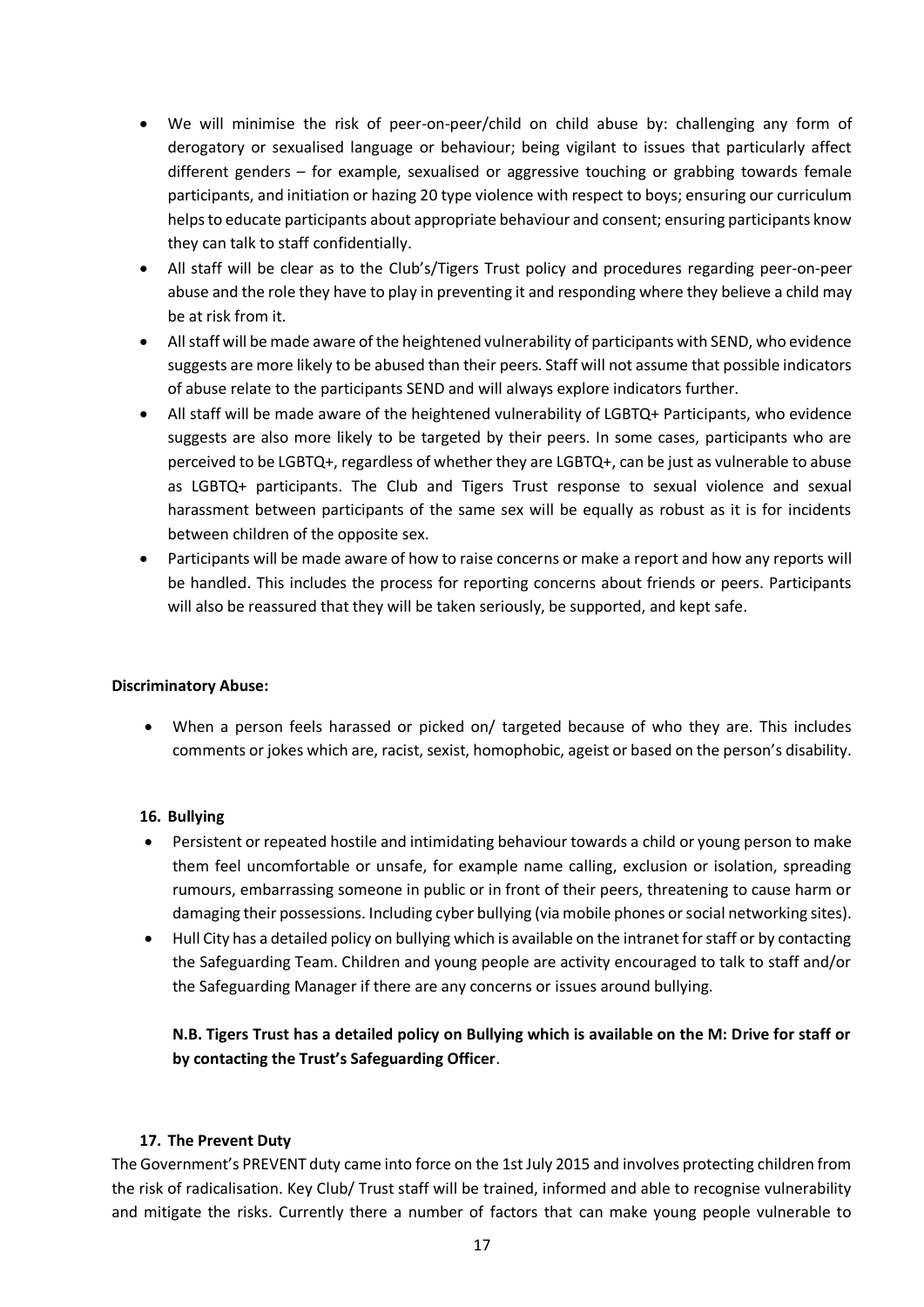radicalisation and if there are any such concerns about a child or young person the Head of Safeguarding Caroline Adamson must be notified immediately.

Hull City Tigers and Trust will not tolerate activity of any sort which creates an environment for the radicalisation of individuals regardless of which extremist ideology it is based upon.

# **18. Extremism**

<span id="page-17-0"></span>Extremism goes beyond terrorism and includes people who target the vulnerable, including children and young people by seeking to sow division between communities on the basis of race, faith or denomination; justify discrimination towards women and girls; persuade others that minorities are inferior; or argue against the primacy of democracy and the rule of law in our society. Extremism is defined in the Counter Terrorism and Security Act 2015, as the vocal or active opposition to our fundamental values, including the rule of law, individual liberty and the mutual respect and tolerance of different faiths and beliefs. We also regard calls for the death of members of our armed forces as extremis.

### <span id="page-17-1"></span>**19. Radicalisation**

Is defined as to the vocal or active opposition to fundamental British values, including democracy, the rule of law, individual liberty, and the mutual respect and tolerance of different faiths and beliefs. Extremism also includes calling for the death of members of the armed forces.

For the purposes of this policy, **"radicalisation"** refers to the process by which a person comes to support terrorism and extremist ideologies associated with terrorist groups.

For the purposes of this policy, **"terrorism"** refers to an action that endangers or causes serious violence to a person or people, serious damage to property, or seriously interferes with or disrupts an electronic system. The use or threat of these actions must be designed to influence the government or intimidate the public and be made for the purpose of advancing a political, religious or ideological cause.

Protecting children, young people, and adults at risk from the risk of radicalisation is part of the Club's and Trust's wider safeguarding duties. The Tigers Trust will actively assess the risk of participants being radicalised and drawn into extremism and/or terrorism. Staff will be alerted to changes in participants' behaviour which could indicate that they may need help or protection. Staff will use their professional judgement to identify participants who may be at risk of radicalisation and act appropriately, which may include contacting the DSO or making a Prevent referral. The Tigers Trust will work with local safeguarding arrangements as appropriate.

Hull City and the Tigers Trust will ensure that they engage with parents and families, as they are in a key position to spot signs of radicalisation. In doing so, the Tigers Trust will assist and advise family members who raise concerns and provide information for support mechanisms. Any concerns over radicalisation will be discussed with the participant parents, unless Hull City and the Tigers Trust has reason to believe that the child would be placed at risk as a result.

The Head of Safeguarding/DSO will undertake Prevent awareness training to be able to provide advice and support to other staff on how to protect participants against the risk of radicalisation. The Head of Safeguarding/ DSO will hold formal training sessions with all members of staff to ensure they are aware of the risk indicators and their duties regarding preventing radicalisation.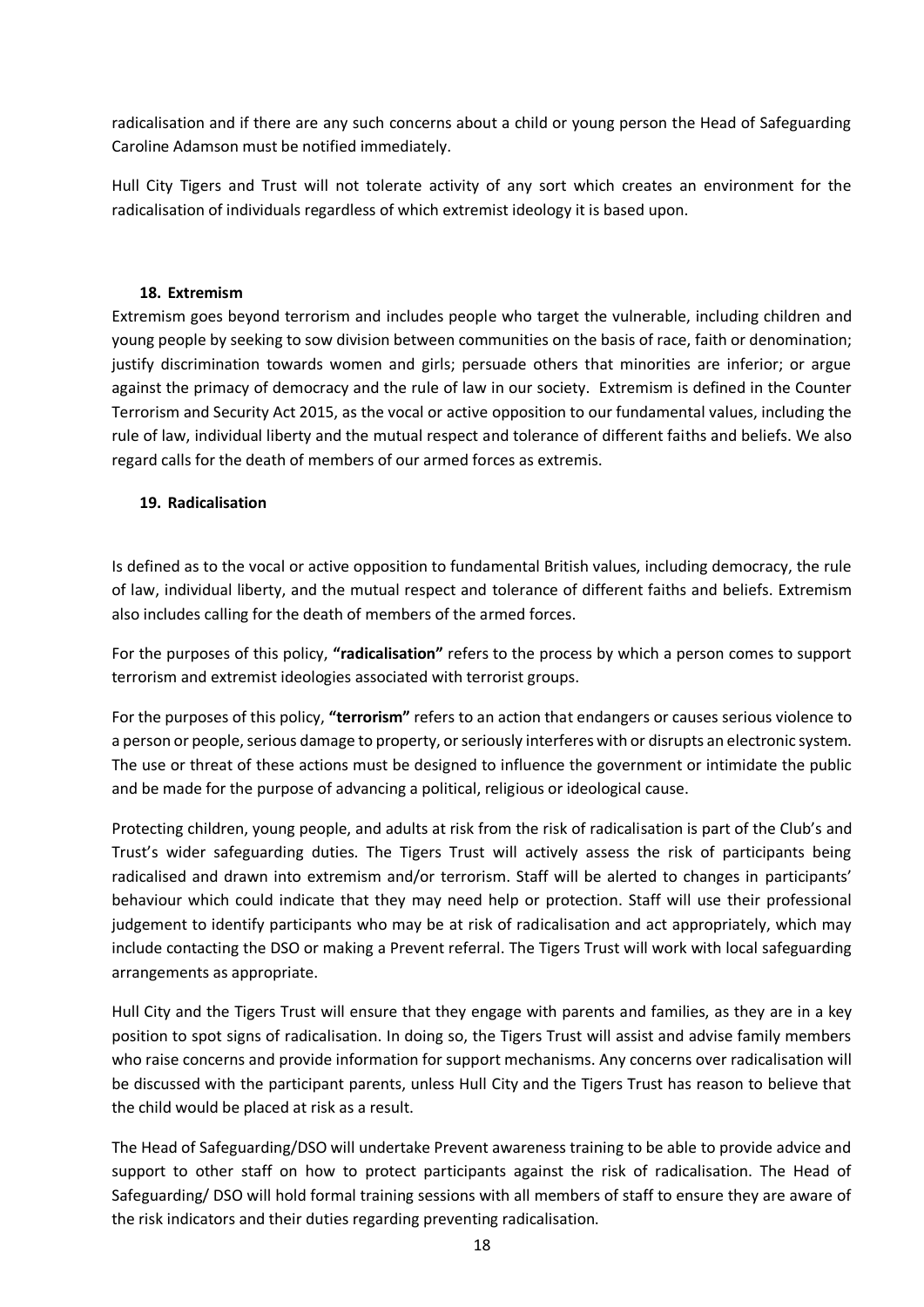#### **20. Serious Violence**

<span id="page-18-0"></span>Serious Violence has now been added as a specific safeguarding issue in response to the increase in knife crime and children/ young people's potential involvement in criminal networks or gangs.

All staff should be aware of indicators, which may signal that children are at risk from, or are involved with serious violent crime. These may include increased absence from school, or provision, a change in friendships or relationships with older individuals or groups, a significant decline in performance, signs of self-harm or a significant change in wellbeing, or signs of assault or unexplained injuries. Unexplained gifts or new possessions could also indicate that children have been approached by, or are involved with, individuals associated with criminal networks or gangs.

# **What is serious violence?**

The Serious Violence Strategy, which was introduced by the government in 2018, identifies offences such as homicides and knife and gun crime as key factors which account for around one percent of all recorded crime. The impact of serious violent crime on individuals and the community is significant.

### **The main areas that the Serious Violence Strategy focuses on are:**

- tackling county lines
- Early intervention and prevention
- Supporting communities and local partnerships
- Effective law enforcement and the criminal justice response**.**

Indicators may include, but are not limited to:

- Increased absence from school, or provision
- A change in friendships.
- Relationships with older individuals or groups.
- A significant decline in academic performance.
- Signs of self-harm.
- A significant change in wellbeing.
- Signs of assault.
- Unexplained injuries.
- Unexplained gifts or new possessions.

Staff will be made aware of some of the most significant risk factors that could increase a participant's vulnerability to becoming involved in serious violence. These risk factors include, but are not limited to:

- Being male.
- Having been frequently absent from school.
- Having been permanently excluded from school.
- Having experienced child maltreatment.
- Having been involved in offending, such as theft or robbery.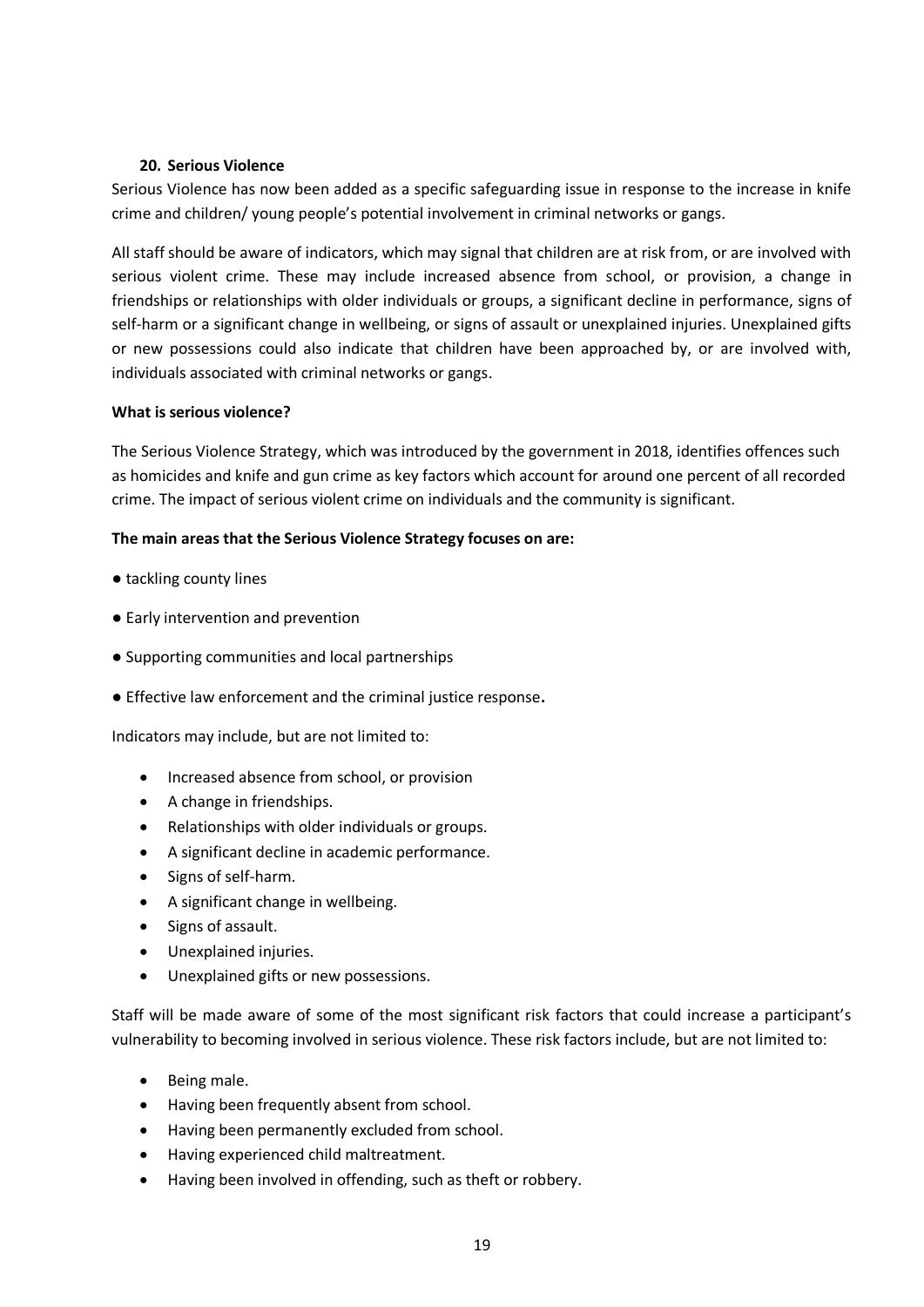Staff members who suspect a participant may be vulnerable to, or involved in, serious violent crime will immediately report their concerns to the DSO.

# **21. Modern Slavery and Human Trafficking**

<span id="page-19-0"></span>Encompasses human trafficking and slavery, servitude, and forced or compulsory labour. This can include CCE, CSE, and other forms of exploitation. Concerns about this **must**, in the first instance, be reported to **the Safeguarding Officer** who will immediately refer it to the **National Referral Mechanism**.

# **22. Hazing**

<span id="page-19-1"></span>Hazing is the practice of rituals and other activities involving harassment, abuse or humiliation used as a way of initiating a person into a group e.g. gangs, sports teams, schools, military units etc.

# <span id="page-19-2"></span>**23. Female Genital Mutilation (FGM)**

Is defined as all procedures involving the partial or total removal of the external female genitalia or other injury to the female genital organs. FGM is illegal in the UK and a form of child abuse with long-lasting harmful consequences.

All staff will be alert to the possibility of a participant being at risk of FGM, or already having suffered FGM. If staff are worried about someone who is at risk of FGM or who has been a victim of FGM, they are required to share this information with CSCS and/or the police. The Tigers Trust procedures relating to managing cases of FGM and protecting children and young people will reflect multi-agency working arrangements.

All staff will be aware of the indicators that participants may be at risk of FGM. While some individual indicators they may not indicate risk, the presence of two or more indicators could signal a risk to the participant. It is important to note that the participant may not yet be aware of the practice or that it may be conducted on them, so staff will be sensitive when broaching the subject.

Indicators that a child or young person may be at heightened risk of undergoing FGM include:

- The socio-economic position of the family and their level of integration into UK society.
- The participant coming from a community known to adopt FGM.
- Any girl with a mother or sister who has been subjected to FGM.
- Any girl withdrawn from PSHE.

Indicators that FGM may take place soon include:

- When a female family elder is visiting from a country of origin.
- A girl confiding that she is to have a 'special procedure' or a ceremony to 'become a woman'.
- A girl requesting help from a teacher if she is aware or suspects that she is at immediate risk.
- A girl, or her family member, talking about a long holiday to her country of origin or another country where FGM is prevalent.

All staff will be vigilant to the signs that FGM has already taken place so that help can be offered, enquiries can be made to protect others, and criminal investigations can begin. Indicators that FGM may have already taken place include the child or young person: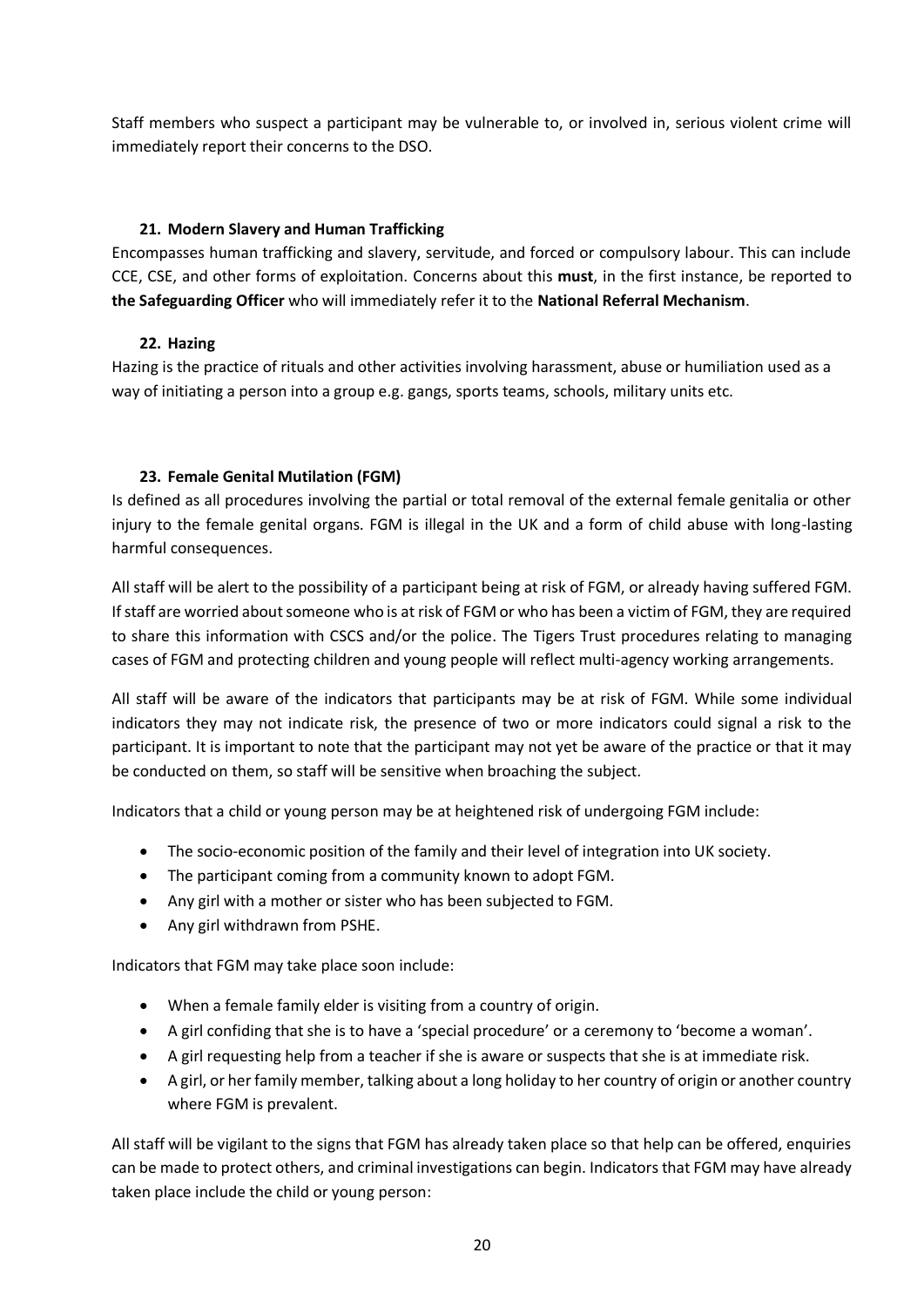- Having difficulty walking, sitting or standing.
- Spending longer than normal in the bathroom or toilet.
- Spending long periods of time away from a classroom during the day with bladder or menstrual problems.
- Having prolonged or repeated absences from school, followed by withdrawal or depression.
- Being reluctant to undergo normal medical examinations.
- Asking for help, but not being explicit about the problem due to embarrassment or fear.

# **24. Forced Marriage**

<span id="page-20-0"></span>Is defined as a marriage that is entered into without the full and free consent of one or both parties, and where violence, threats or any other form of coercion is used to cause a person to enter into the marriage. Threats can be physical, emotional, or psychological. A lack of full and free consent can be where a person does not consent or where they cannot consent, e.g. due to some forms of SEND. Forced marriage is a crime in the UK and a form of HBA.

All staff will be alert to the indicators that a participant is at risk of, or has undergone, forced marriage, including, but not limited to, the participant:

- Becoming anxious, depressed and emotionally withdrawn with low self-esteem.
- Showing signs of mental health disorders and behaviours such as self-harm or anorexia.
- Displaying a sudden decline in their educational performance, aspirations or motivation.
- Regularly being absent from school.
- Displaying a decline in punctuality.
- An obvious family history of older siblings leaving education early and marrying early.

Staff who have any concerns regarding a child, young person or adult at risk who may have undergone, is currently undergoing, or is at risk of forced marriage will speak to the DSO and local safeguarding procedures will be followed – this could include referral to CSCS, the police or the Forced Marriage Unit.

#### **25. Mental health**

<span id="page-20-1"></span>All staff will be made aware that mental health problems can, in some cases, be an indicator that a participant has suffered, or is at risk of suffering, abuse, neglect or exploitation.

Staff will not attempt to make a diagnosis of mental health problems – the Club and Tigers Trust will ensure this is done by a trained mental health professional. Staff will, however, be encouraged to identify participants whose behaviour suggests they may be experiencing a mental health problem or may be at risk of developing one. Staff will also be aware of how participant's experiences can impact on their mental health, and behaviour.

Staff who have a mental health concern about a participant that is also a safeguarding concern will act in line with this policy and speak to the DSO, CEO or Safeguarding Manager.

The Tigers Trust will access a range of advice to help them identify participant in need of additional mental health support, including working with external agencies.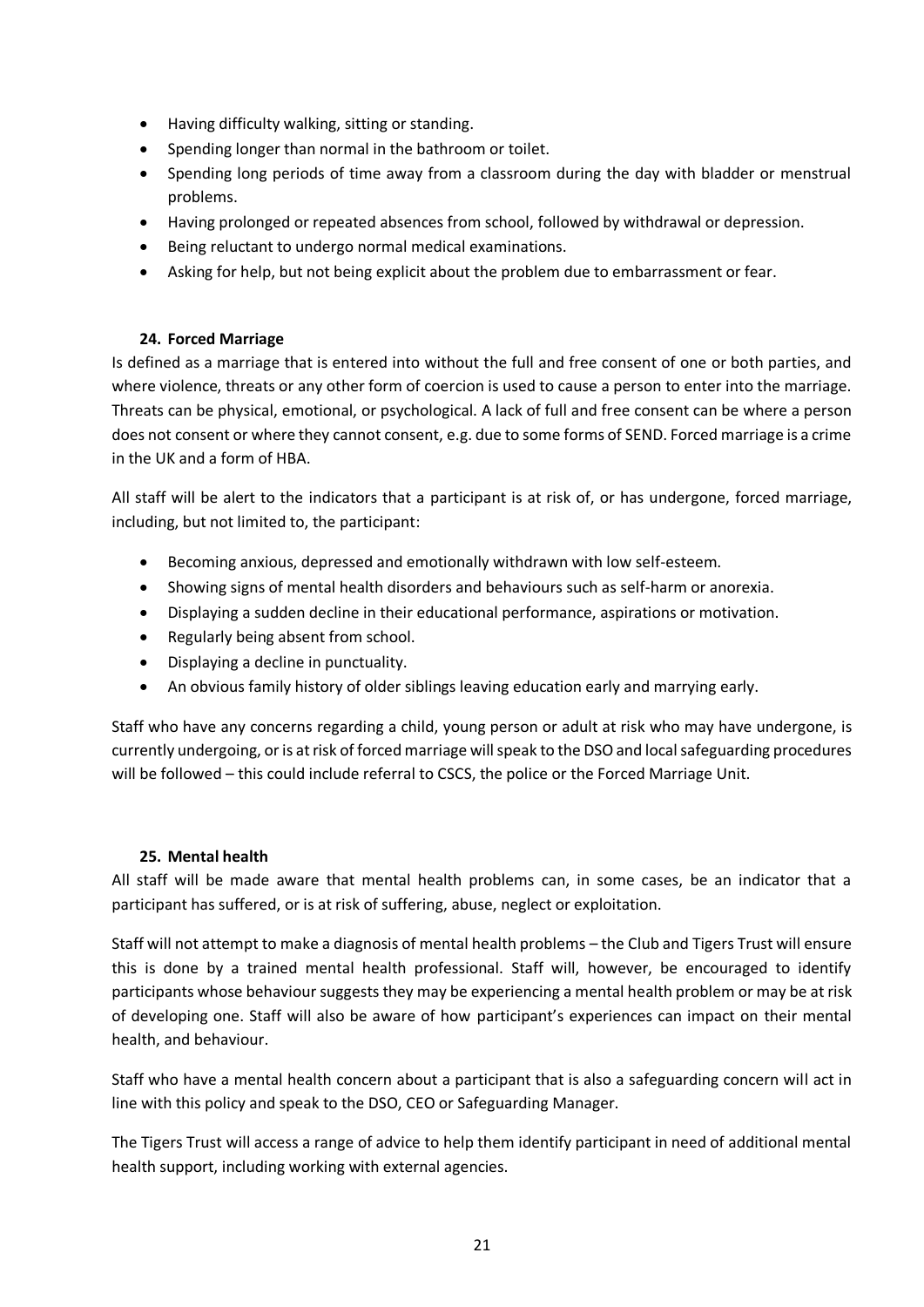# **26. Online safety and personal electronic devices**

<span id="page-21-0"></span>Through training, all staff members will be made aware of:

- Participant's attitudes and behaviours which may indicate they are at risk of potential harm online.
- The procedure to follow when they have a concern regarding a participant's online activity.

### **27. Upskirting**

<span id="page-21-1"></span>Under the Voyeurism (Offences) Act 2019, it is an offence to operate equipment for the purpose of upskirting. **"Operating equipment"** includes enabling, or securing, activation by another person without that person's knowledge, e.g. a motion-activated camera.

Upskirting will not be tolerated by Hull City and the Tigers Trust. Any incidents of upskirting will be reported to the Head of Safeguarding/ Trust DSO, who will then decide on the next steps to take, which may include police involvement.

# **28. Sexting and the sharing of indecent images**

<span id="page-21-2"></span>Staff will be aware that creating, possessing, and distributing indecent imagery of children is a criminal offence, regardless of whether the imagery is created, possessed, and distributed by the individual depicted; however, staff will ensure that participants are not unnecessarily criminalised.

Where a member of staff becomes aware of an incidence of sexting that involves indecent images of a participant, they will refer this to the Head of Safeguarding/ Trust DSO as soon as possible. Where a participant confides in a staff member about the circulation of indecent imagery, depicting them or someone else, the staff member will:

- Refrain from viewing, copy, and printing, sharing, storing or saving the imagery.
- Tell the Head of safeguarding/DSO immediately if they accidentally view an indecent image and seek support.
- Explain to the participant that the incident will need to be reported.
- Respond positively to the participant without blaming or shaming anyone involved and reassuring them that they can receive support from the Head of Safeguarding/ Trust DSO.
- Report the incident to the DSO.

The Head of Safeguarding/ Trust DSO will attempt to understand what the image contains **without viewing it** and the context surrounding its creation and distribution.

# **29. Context of safeguarding incidents**

<span id="page-21-3"></span>Safeguarding incidents can occur outside of Hull City and Tigers Trust provision and can be associated with outside factors. All staff, particularly the DSO, CEO or Head of Safeguarding, will always consider the context of safeguarding incidents. Assessment of participants' behaviour will consider whether there are wider environmental factors that are a threat to their safety and/or welfare. The school will provide as much contextual information as possible when making referrals to CSCS.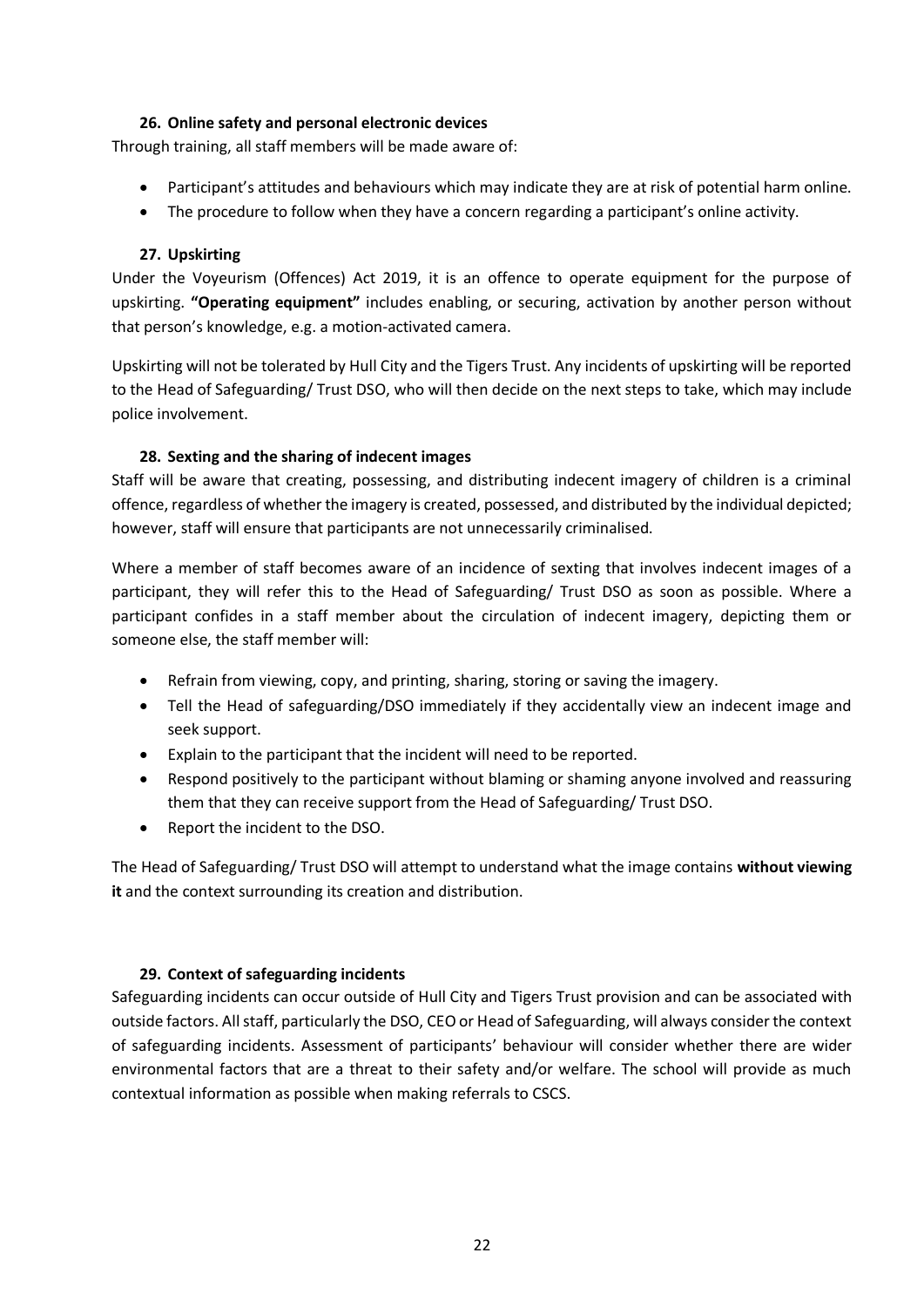#### **30. Homelessness:**

<span id="page-22-0"></span>The Head of Safeguarding, Trust DSO, /CEO are aware of the contact details and referral routes into the Local Housing Authority to ensure that concerns over homelessness can be raised as early as possible. Indicators that a family may be at risk of homelessness include:

Household debt, rent arrears, domestic abuse, anti-social behaviour, any mention of a family moving home because "they have to".

# **31. Work experience**

<span id="page-22-1"></span>When a participant is completing their work experience, Hull City and the Tigers Trust will ensure that the participant is with a minimum of one member of staff at all times.

# <span id="page-22-2"></span>**32. Transporting Participants**

N.B For transport Policy in respect of the Club/Academy please see separate transport policy on the Club's T drive, and Tigers Trust's M Drive and also included in staff introduction.

# **Consent and Safeguarding for the Trust**

- A risk assessment is carried out with input from the DSO, CEO and Health and Safety Officer before the journey
- Parental consent is required in writing for participants to be carried in a staff members' or hired vehicles.
- The lead member of staff in charge ensures that permission has been obtained from all parents and ensures that all parties are fully informed of the transport arrangements to and from events.
- Drivers are NOT allowed to be alone with participants. This is to ensure a safe journey.
- Only drivers with a DBS are permitted to transport participants. All staff will have business insurance in place before the journey takes place.
- The designated staff member will carry a mobile phone with them in case of an emergency.
- The Tigers Trust must check that the car is suitable and safe to transport participants. Recent MOT, seatbelt check etc.

# **33. Multi-agency working**

<span id="page-22-3"></span>Hull City and the Tigers Trust contributes to multi-agency working as part of safeguarding children, young people and adults at risk.

Hull City and the Tigers Trust Will be fully engaged, involved, and included in local safeguarding arrangements when it is named as a relevant agency by local safeguarding partnerssuch as CSCS, the Police, health services and any other services to protect the welfare of children, young people, and adults at risk.

Hull City and the Tigers Trust also recognises the importance of inter-agency working in identifying and preventing CCE and CSE.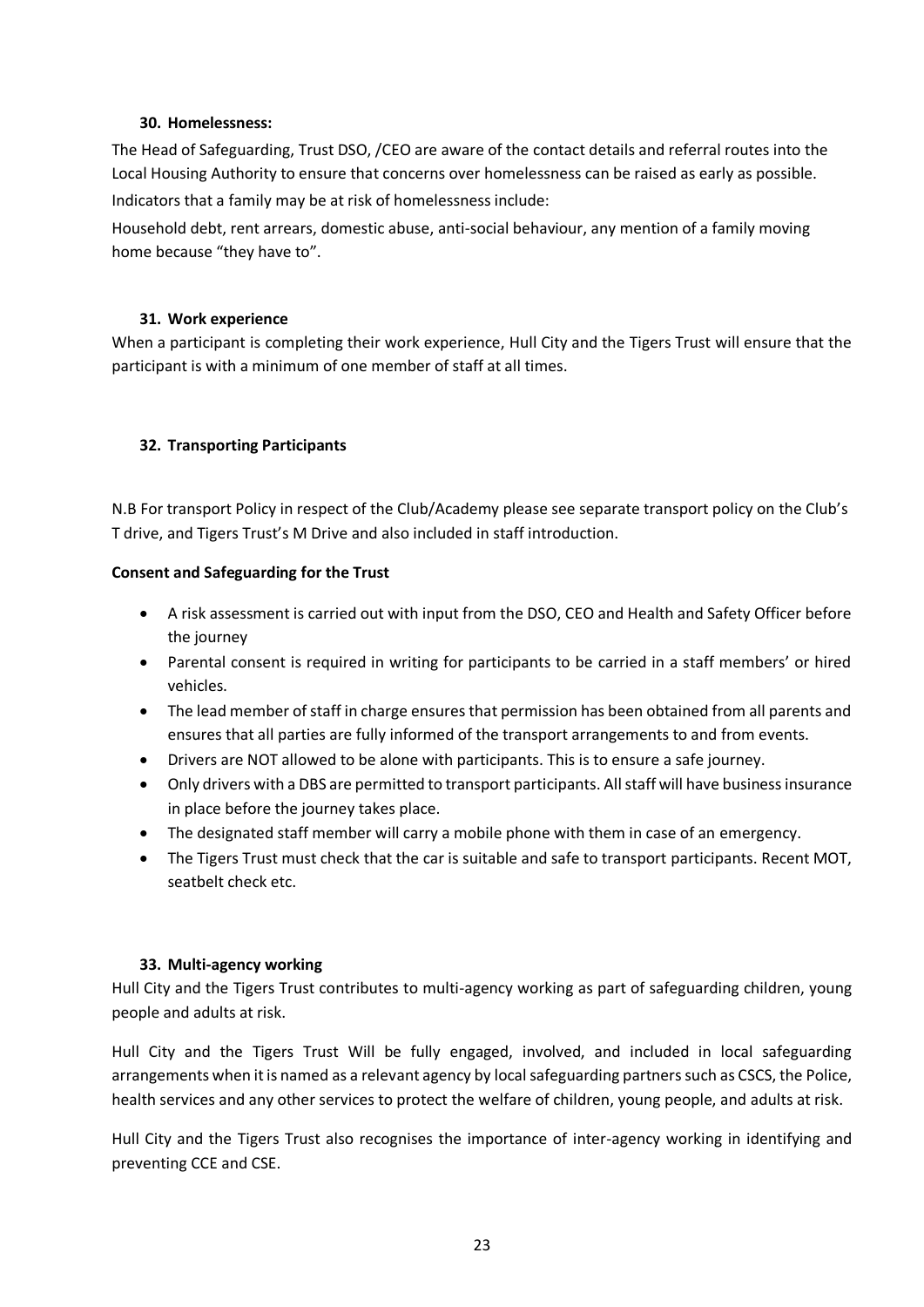### **34. Information sharing:**

<span id="page-23-0"></span>Hull City and the Tigers Trust recognises the importance of proactive information sharing between professionals and local agencies in order to effectively meet the needs of children, young people, and adults at risk. Also identifying any need for early help.

Whilst considering the above, staff will be aware that whilst the UK GDPR and the Data Protection Act 2018 place a duty on the Club and Tigers Trust to process personal information fairly and lawfully, they also allow for information to be stored and shared for safeguarding purposes, and data protection regulations do not act as a barrier to sharing information where failure to do so would result in the child, young person of adult at risk being placed at risk.

Staff members are encouraged that the sharing of information does not stand in the way of their responsibility to promote the welfare and safety of children, young people, and adults at risk. If any staff members are in doubt about the sharing of information, they can speak to the DSO, Safeguarding Manager, or CEO.

### **35. Early Help**

<span id="page-23-1"></span>Early help means providing support as soon as a problem emerges, at any point in a child, young person (up to the age of 24 where the child or young people has a disability). **The Club and Trust work in partnership with the Local Authority's Early Help Team.** 

# **36. Poor Practice**

<span id="page-23-2"></span>Poor Practice is defined as follows:

- When insufficient care is taken to avoid injuries (e.g. by excessive training or inappropriate training for the age, maturity, experience and ability of participants).
- Allowing abusive or concerning practices to go unreported (e.g. a coach who ridicules and criticises participants who make a mistake during a session).
- Allowing hazing practices to go unreported.
- Placing children, young people and adults at risk in potentially compromising and uncomfortable situations with other peers or adults (e.g. inappropriate use by a staff member of social media with a child, young person or adult at risk).
- Ignoring health and safety guidelines (e.g. allowing young players to set up equipment, such as goal posts, unsupervised by adults)
- Failing to abide by the Club's Trust's Code of Conduct.
- Giving continued and unnecessary preferential treatment to individuals.

Poor practice which is allowed to continue can cause harm and can become abuse. Poor practice is unacceptable and can include the following and will be treated seriously with appropriate action. Examples of poor practice includes: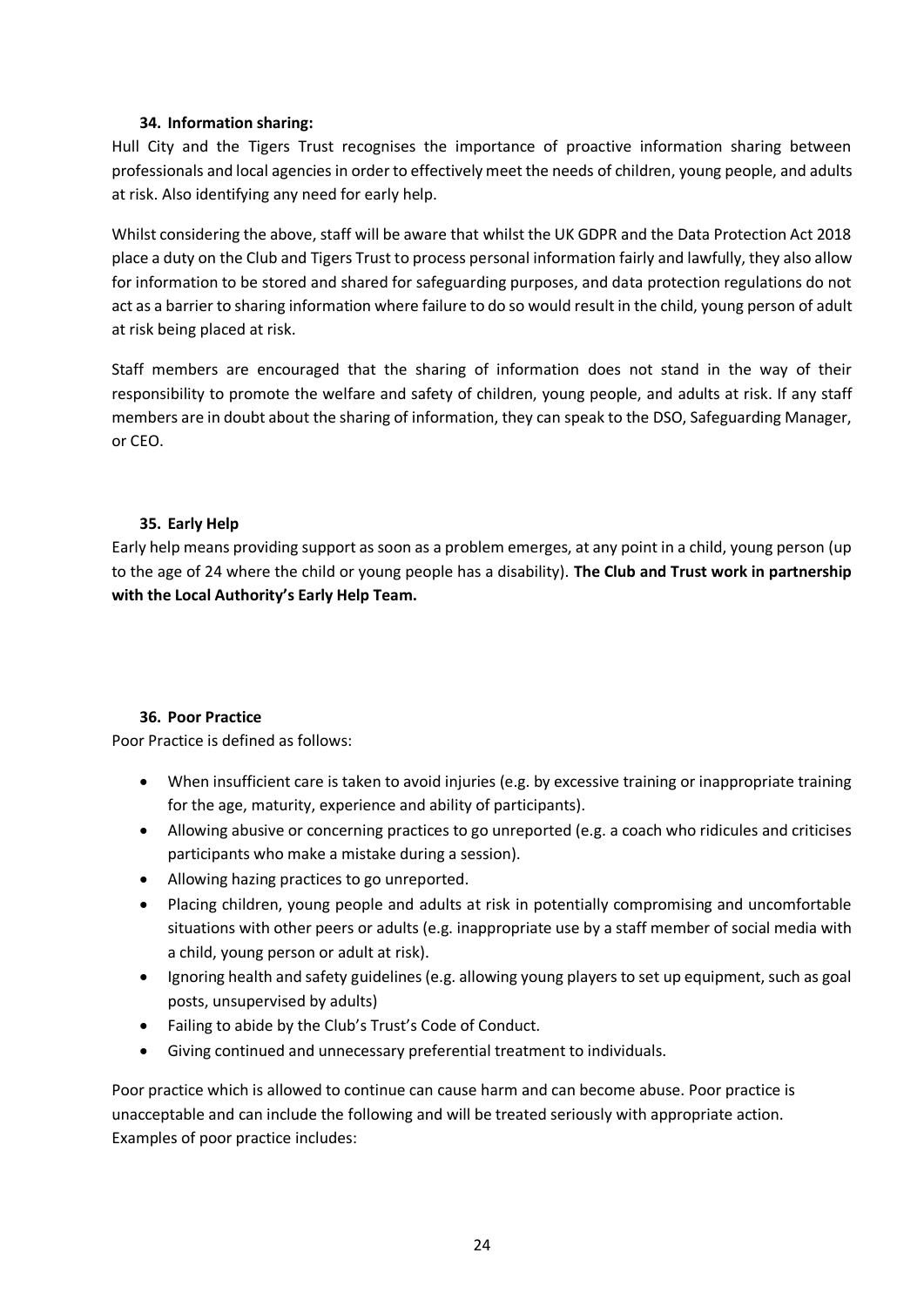### <span id="page-24-0"></span>**37. Dealing with a Disclosure**

- Be aware of any safeguarding issues that can put children, young people and Adults at risk at risk.
- Be aware of behaviours which are linked to alcohol and substance misuse, sharing indecent images, a sudden change in behaviour and any other signs which indicate the potential risk of harm.
- Stay calm and do not appear to be shocked.
- Listen carefully to what they have to say but do not ask leading questions or investigate.
- Remember as much details as you can.
- Do not promise you can keep what they say confidential, tell them it will need to be shared.
- Offer reassurance that they have done the right thing by telling you.
- Reassure them that they are not to blame, and this **is not their fault**.
- Explain to them what you are going to do and that they will be told what is happening.
- Preserve any evidence where possible.
- Be aware that in certain circumstances medical evidence may be needed.
- Do not rush them into making a decision.
- Inform the Head of Safeguarding / Trust, in the first instance (within two hours) (with their permission). Who will deal with it and liaise with the appropriate authorities including the EFL and FA.
- Write down as much information as you can as soon as is reasonably possible. Recording exactly what was said by the child/young person, in their own words.
- Record dates, events, and times when you were told and then sign and keep a copy.
- If the person is injured or in danger take immediate action e.g., dial 999 for the Police or ambulance.
- Only involve those who need to know.
- Use the Club's safeguarding referral form or the Trust incident report form the DSO will then log this on **My Concern**.
- If it is a non-emergency situation discuss the person's wishes and establish who they would like you to contact.
- **Report the incident immediately (within two hours) to the Head of Safeguarding/Trust's Safeguarding Officer, who will deal with it and liaise with the appropriate authorities including The FA/English Football League**.

# **N.B. The Trust's Safeguarding Officer and staff and volunteers who work directly with children and young people receive detailed guidance and training on recognising concerns and acting upon them**.

In addition to this **we take poor practice very seriously** and where there have been three incidents of poor practice by the same individual, this will be referred to the **FA Safeguarding Team**.

Safeguarding Officers, staff and volunteers who work directly with children and young people receive detailed guidance and training on recognising concerns and acting upon them.

#### **What we ask staff and volunteers to do**

1. Ensure the participants know how to get help, how to report abuse, who to report it to and what the likely outcome/response will be.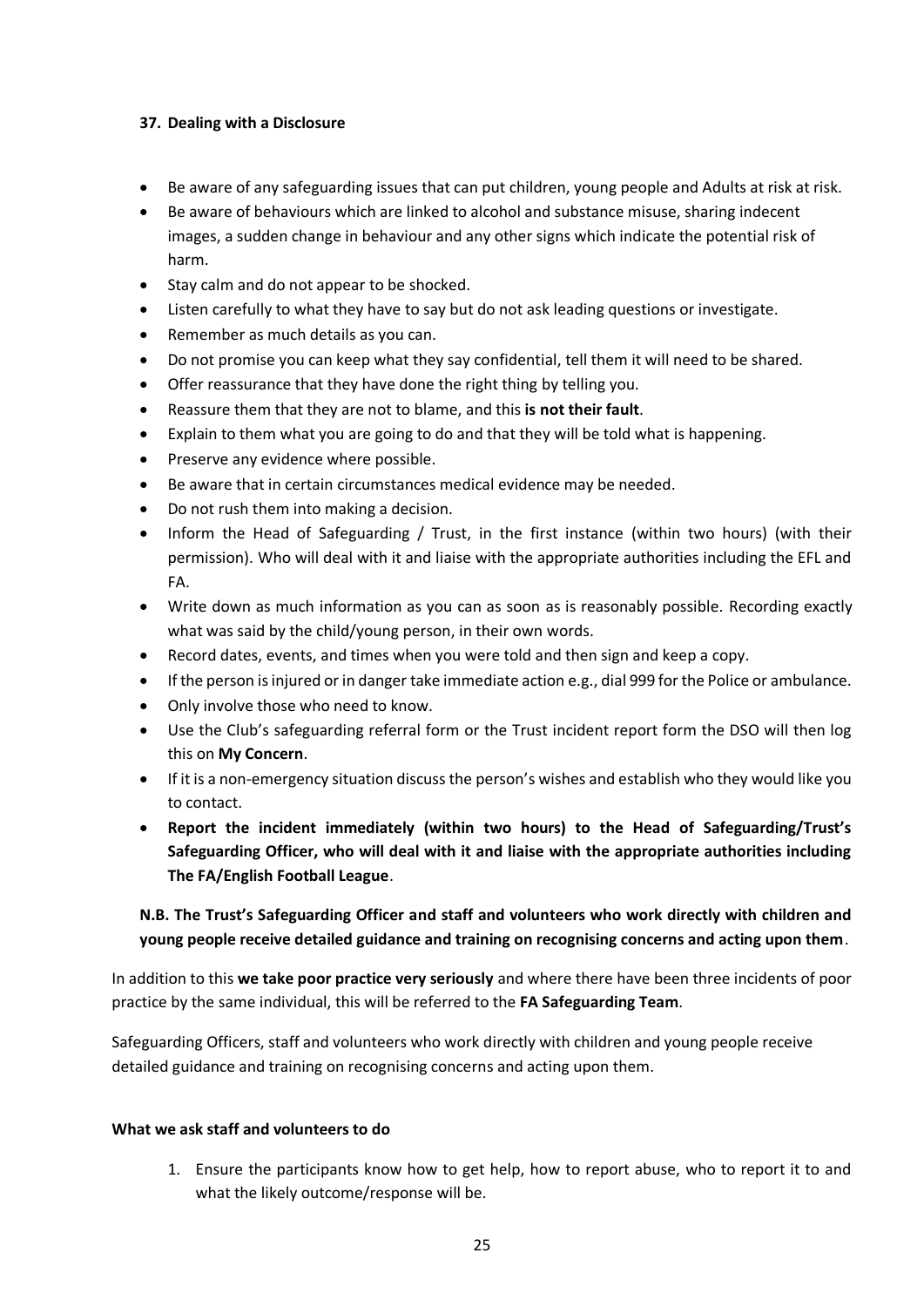- 2. Create the opportunity for the Adult at risk to disclose abuse.
- 3. Designate a named person for each group/activity and make sure they are introduced to the participants.
- 4. Give reassurance when abuse has been reported that it was the right thing to do.
- 5. Respect the participant's wishes on how the concern is reported but do not guarantee you are able to keep the information to yourself.

**N.B. It is important to be aware the person being abused may not be aware it is abuse. Also, they may decide to disclose the abuse a long time after it happened. It is always important to show you are taking seriously what they are saying.**

### <span id="page-25-0"></span>**37. Reporting Concerns**

Reporting such matters to agencies outside Hull City Tigers and Tigers Trust will take into account the balance which needs to be maintained for the confidentiality of the vulnerable person's affairs, the vulnerable person's capacity to consent to the matter being taken further and the duty of care to report suspected abuse. **The Head of Safeguarding role encompasses the role of Adults at risk Safeguarding Officer**.

**The Head of Safeguarding** will assess the allegations/suspicions, and in some cases seek advice from the Hull & East Riding Safeguarding Adults Partnership before deciding on the appropriate action to be taken.

If the incident is not considered to fit the criteria of abuse the Adult at risk Services Officer can deal with the situation directly.

In all cases, **Head of Safeguarding** is responsible for maintaining complete records of the allegations made, including dates, times and persons involved and actions taken.

This action may be of two types:

**Corrective action** – action to be taken against alleged or confirmed perpetrators (as set out in the disciplinary procedure) involved in incidents of abuse, and the discreet and sensitive handling of the abused person.

**Preventive action** – identifying strategies to be implemented, with the objective of halting further abuse and/or, limiting the opportunities for potentially abusive practices.

**N.B. A more detailed policy and procedure is available to staff working directly with Adults at risk on the M: Drive, or from the Trust's Safeguarding Officer**.

# **Acting on all concerns**

No member of staff should assume that someone else will pass on information which they think may be critical to keeping a child safe. If a member of staff has concerns about a child's welfare and believes they are suffering or likely to suffer harm, then they should immediately share the information with the Head of Safeguarding **who** will liaise with Local Authority Children's Social Care. (Working Together 2018). This also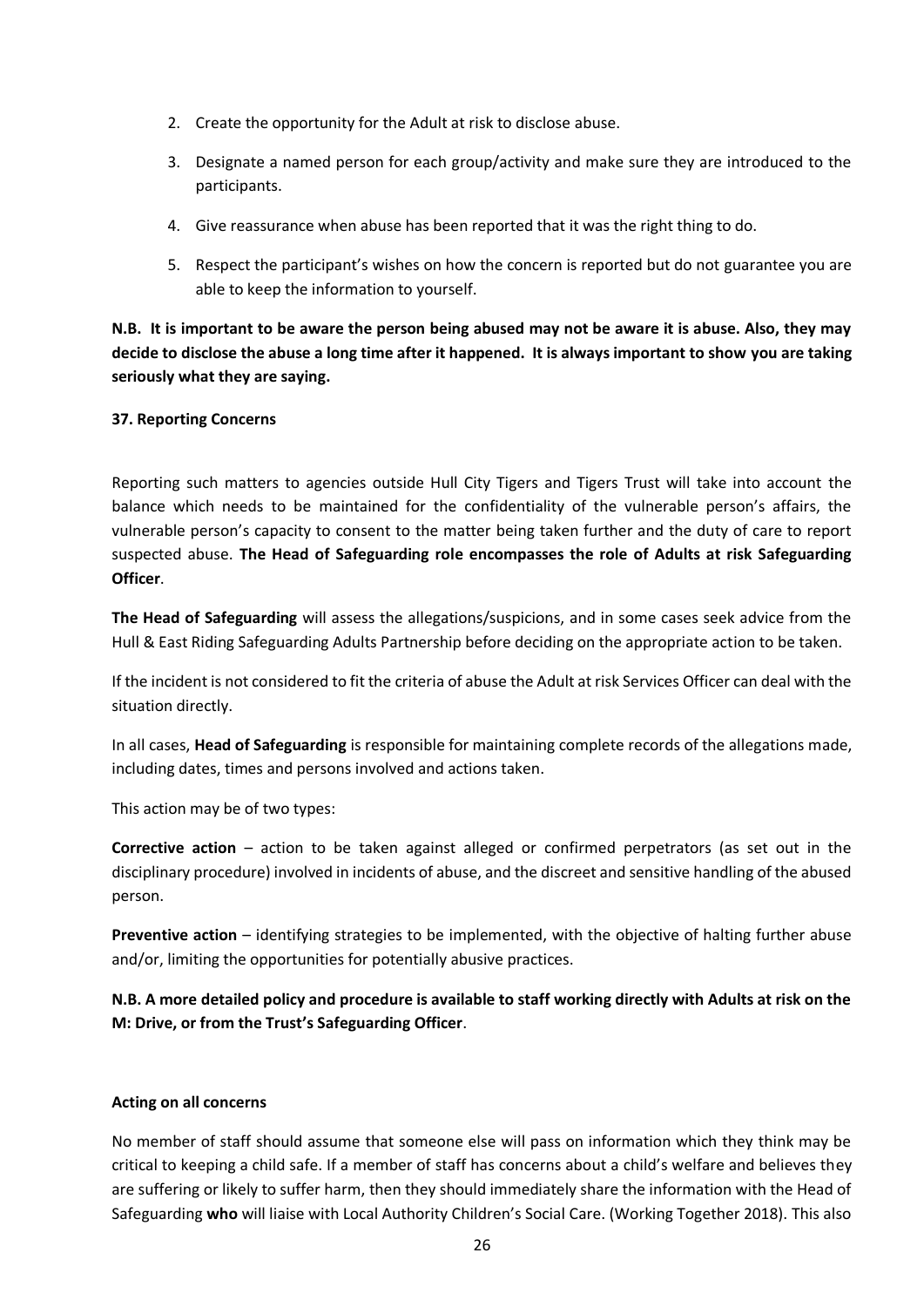needs to be recorded on **My Concern**. If a child is at risk of immediate harm the Police should be contacted firstly.

### <span id="page-26-0"></span>**38. Managing referrals**

The DSO, CEO and Head of Safeguarding will be aware of the LA's arrangements in place for managing referrals. The DSO will provide staff members with clarity and support where needed. When making a referral to CSCS or other external agencies, information will be shared in line with confidentiality requirements and will only be shared where necessary to do so.

The Head of Safeguarding and Trust DSO will work alongside external agencies, maintaining continuous liaison, including multi-agency liaison where appropriate, in order to ensure the wellbeing of the pupils involved. The DSO will work closely with the police to ensure the Tigers Trust does not jeopardise any criminal proceedings, and to obtain help and support as necessary.

### EHASH Referral

All telephone referrals should be followed, within 24 hours by written referral giving specific and detailed information. This is done through the safeguarding EHASH portal.

Contact details;

Email - [ehash@hullcc.gov.uk](mailto:ehash@hullcc.gov.uk)

Phone – 01482 448879

#### <span id="page-26-1"></span>**39. Position of Trust:**

Position of trust is a legal term that refers to certain roles and settings where an adult has regular and direct contact with children. It is illegal for those in a position of trust to engage in sexual activity with a child in their care, even if that child is above the age of consent (16 or 17) (sexual Offences Act 2004).

Indictors of situations that may cause concern that a member of staff or volunteer may be abusing their position to abuse children:

- Giving a child or young person extra special attention or preferential treatment, or acting as their confidante
- Frequently spending time on their own with a child or young person, particularly if this is in private or isolated areas
- Spending time outside their working or volunteering hours alone with a child or young person
- Transporting a child or young person to or from meetings or activities on their own
- Making friends with a child or young person's parents or carers and/or visiting them at home
- Giving gifts, money, toys, cards or letters to a child or young person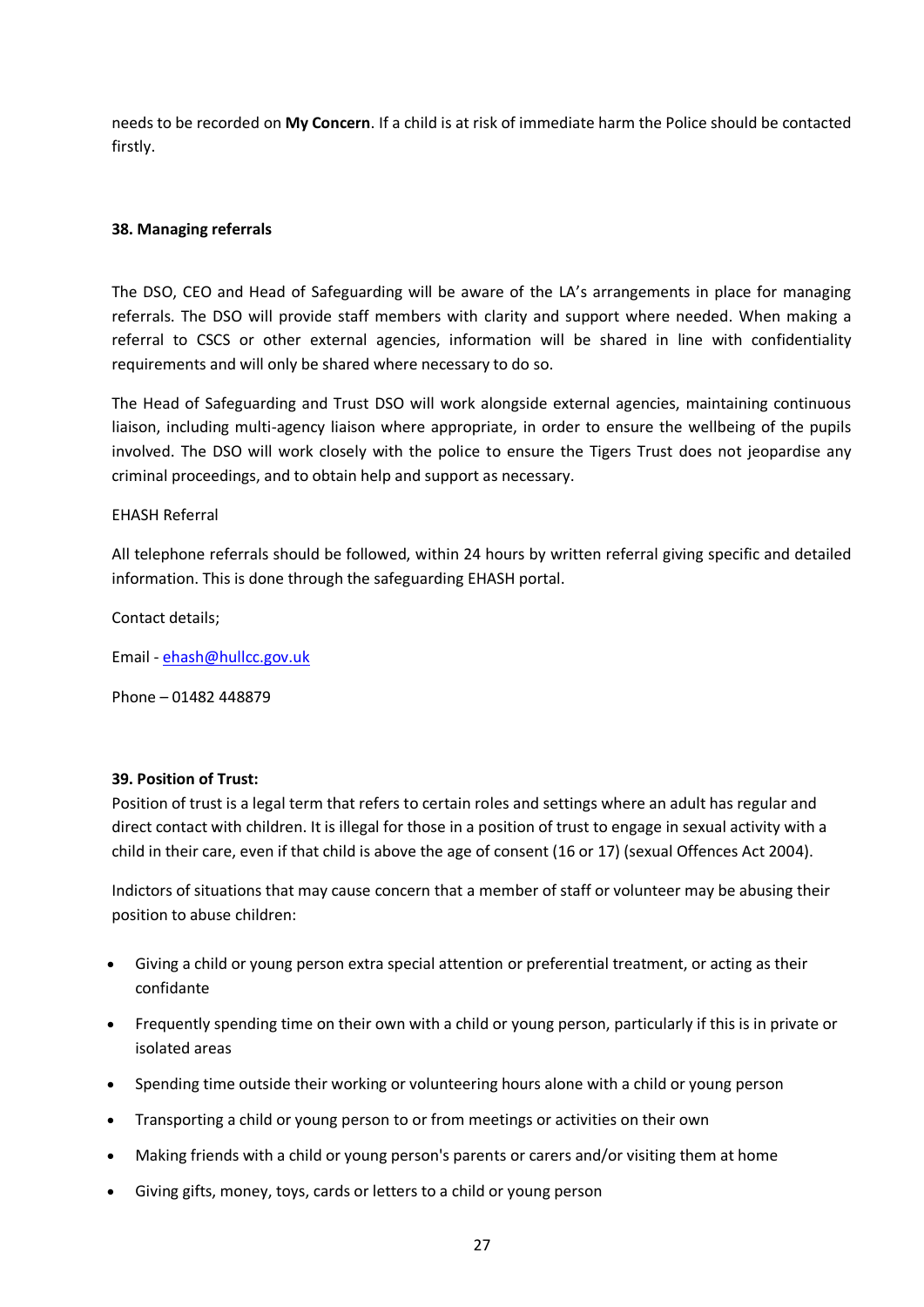- Using texts, telephone calls, emails or social networking sites to communicate with a child or young person
- Being overly affectionate with a child or young person
- Flirting with or making suggestive remarks or sexual comments around a child or young person.

You may also hear other children and young people making jokes or references about a member of staff and a specific child. (NSPCC)

If someone is behaving in any of the ways listed above, this may not mean they are grooming or abusing a child. However, we all should understand what appropriate behaviour looks like. Abuse of position of trust is unacceptable and will be treated seriously with appropriate action.

### <span id="page-27-0"></span>**40. Concerns about staff and safeguarding practices**

If a staff member has concerns about another member of staff (including casual staff and volunteers), it will be raised with the Head of Safeguarding/DSO. If the concern is with regards to the Head of Safeguarding/ DSO, it will be referred to the CEO/ Club Secretary.

Any concerns regarding the safeguarding practices at Club or Tigers Trust will be raised with the Head of Safeguarding / Club Secretary at the Club and DSO or CEO at the Trust, and the necessary whistleblowing procedures will be followed, as outlined in the Whistleblowing Policy. See Safeguarding Team for contact names and numbers.

#### **Private Fostering:**

A private fostering arrangement is one that is made privately (without the involvement of a Local Authority) for the care of a child under the age of 16 years (under 18, if disabled) by someone other than a parent or close relative, in their own home, with the intention that it should last for 28 days or more. (\*Close family relative is defined as a 'grandparent, brother, sister, uncle or aunt' and includes half-siblings and stepparents; it does not include great-aunts or uncles, great grandparents or cousins.)

The Club does not accommodate Under 16's, however staff should be alert to situations where children/young people they come into contact with are subject to Private Fostering Regulations and report this to the Head of Safeguarding.

Each party involved in the private fostering arrangement has a legal duty to inform the relevant Local Authority at least six weeks before the arrangement is due to start, not to do so is a criminal offence. Once the notification has been made to the Authority, Children's Services have a duty to visit and speak to the child, the parent and the foster carer; and everyone in the foster carer's household. Children's Services will then undertake a range of suitability checks including DBS checks on everyone in the household over the age of 16.

#### **Seeking Medical Attention**

If a child has a physical injury and there are concerns about abuse, and emergency medical attention is required, then this should be sought immediately by phoning for an ambulance. You should then follow the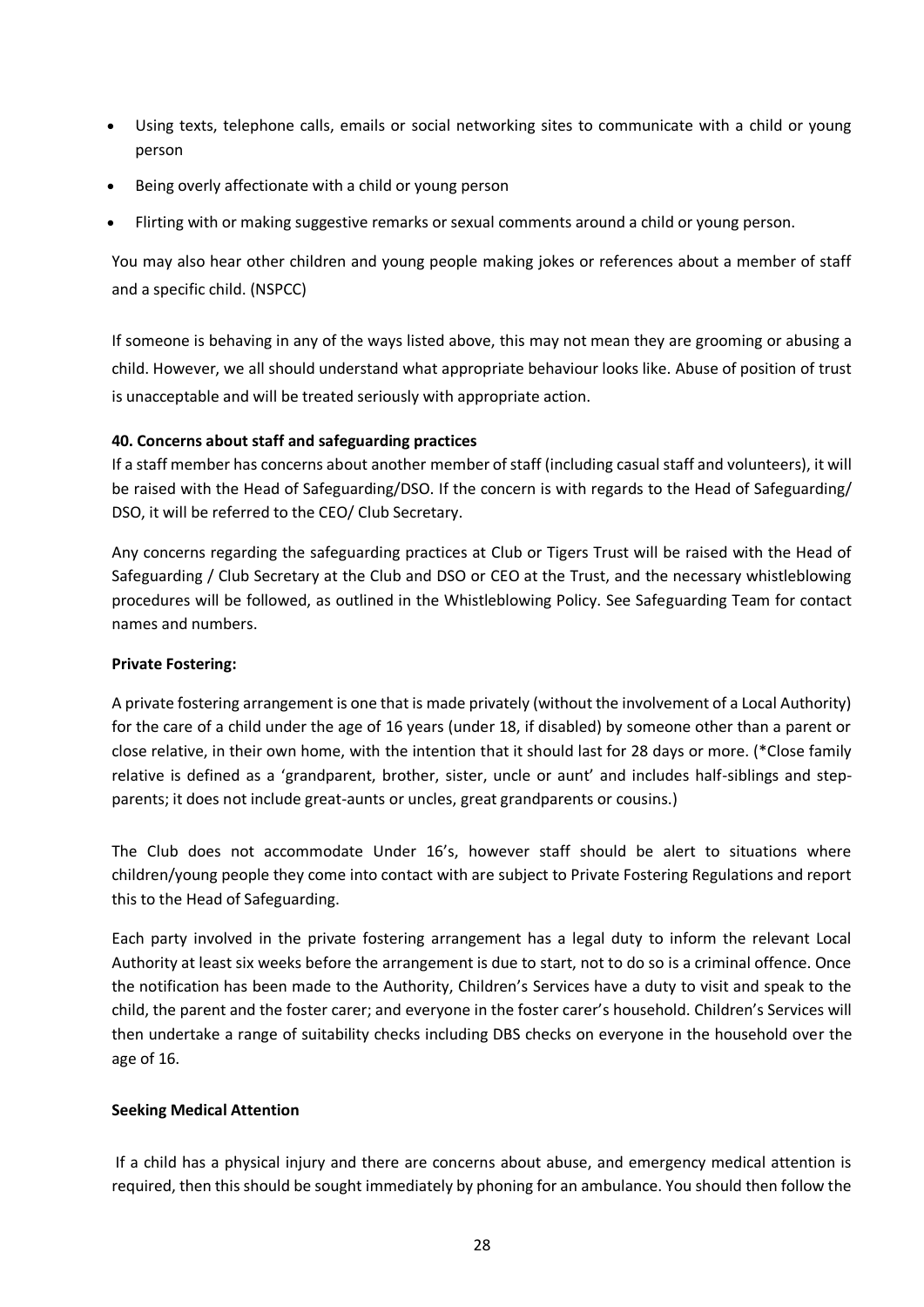procedures by immediately sharing this information with the Head of Safeguarding/ Trust DSO, referring a child protection concern to Local Authority Children's Social Care.

<span id="page-28-0"></span>**Any form of abuse is not acceptable, being a victim of abuse is never their fault and should not be kept to them self. At Hull City and Tigers Trust, we will help!** 

**Remember that it is not the responsibility of staff and volunteers to decide if abuse has taken place, but it is their responsibility to act on any concerns and report this to the Head of Safeguarding/ Trust DSO. All staff have a responsibility to ensure the safety and welfare of all children, including that appropriate steps are taken to ensure that suspicion and allegations of abuse and poor practice are taken seriously and are reported immediately and appropriately to the Head of Safeguarding/Trust DSO.** 

**Hull City will assure all staff and volunteers will be fully supported and protected when reporting any concerns about a colleague or others who is or may be abusing a child or adult at risk.**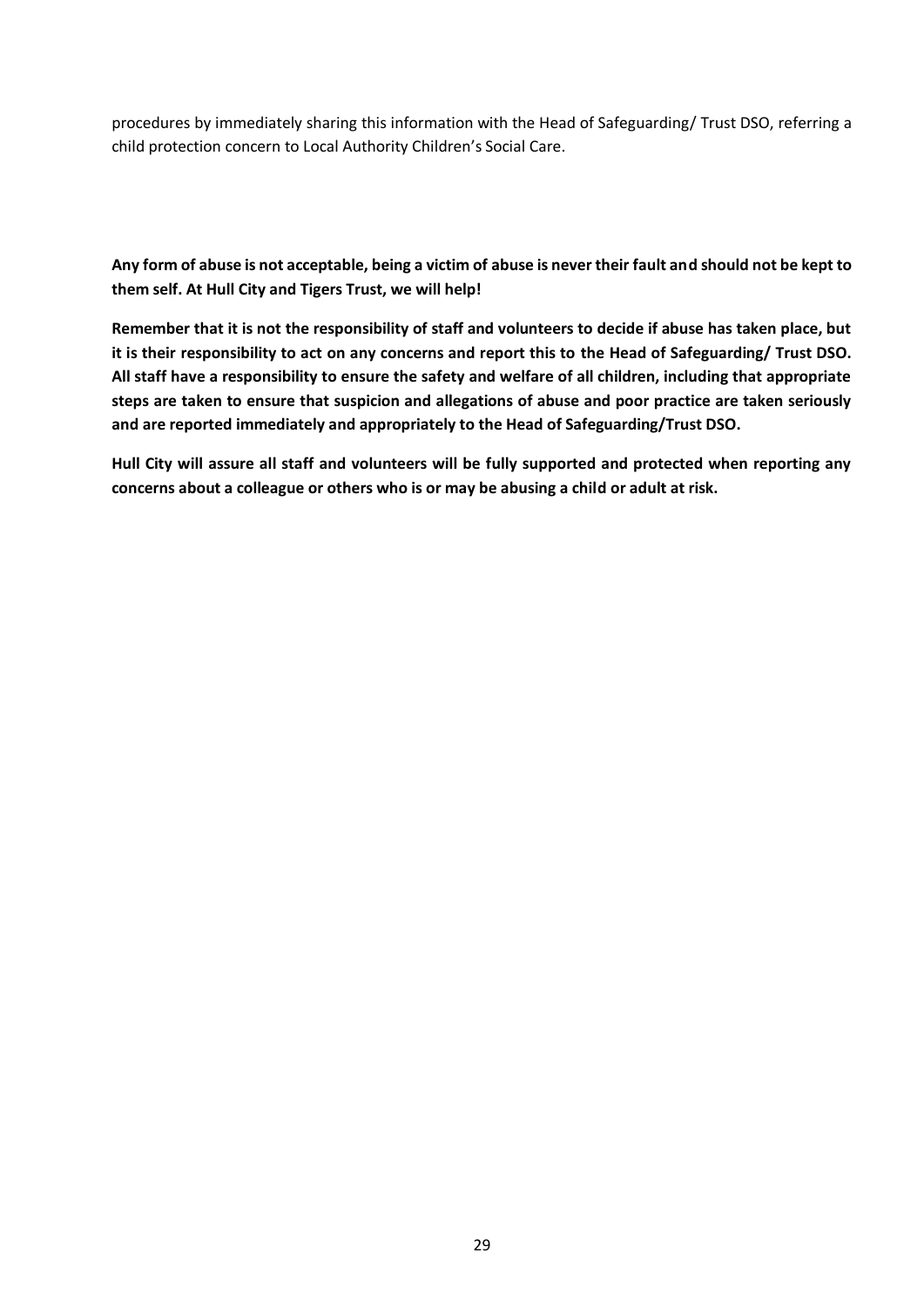#### **41. SAFEGUARDING ACCOUNTABILITY CHARTS**

<span id="page-29-0"></span>

**\*\* There is an additional reporting mechanism for the Tigers Trust to their CEO and Board of Trustees to enable them to fulfil their accountability as Trustees in accordance with Charity Commission Guidance, (see below).**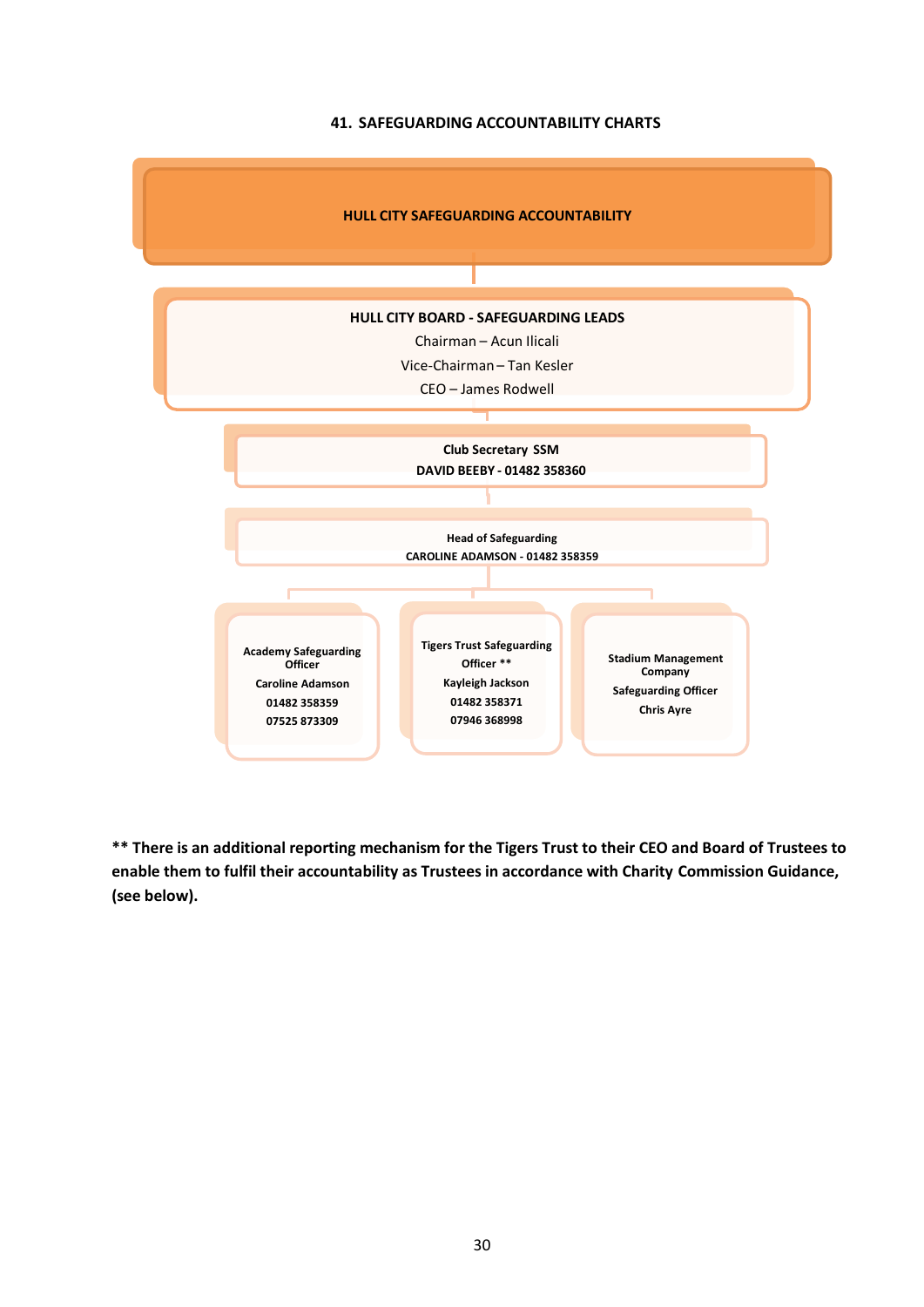

**TIGERS TRUST BOARD - SAFEGUARDING LEAD**

**Stephen Logan**

**LEAD DISCLOSURE OFFICER CATHERINE BISHOP - 07929 207604**

**HEAD OF SAFEGUARDING CAROLINE ADAMSON - 01482 358359**

> **Tigers Trust Safeguarding Officer Kayleigh Jackson 01482 358371 07946 368998**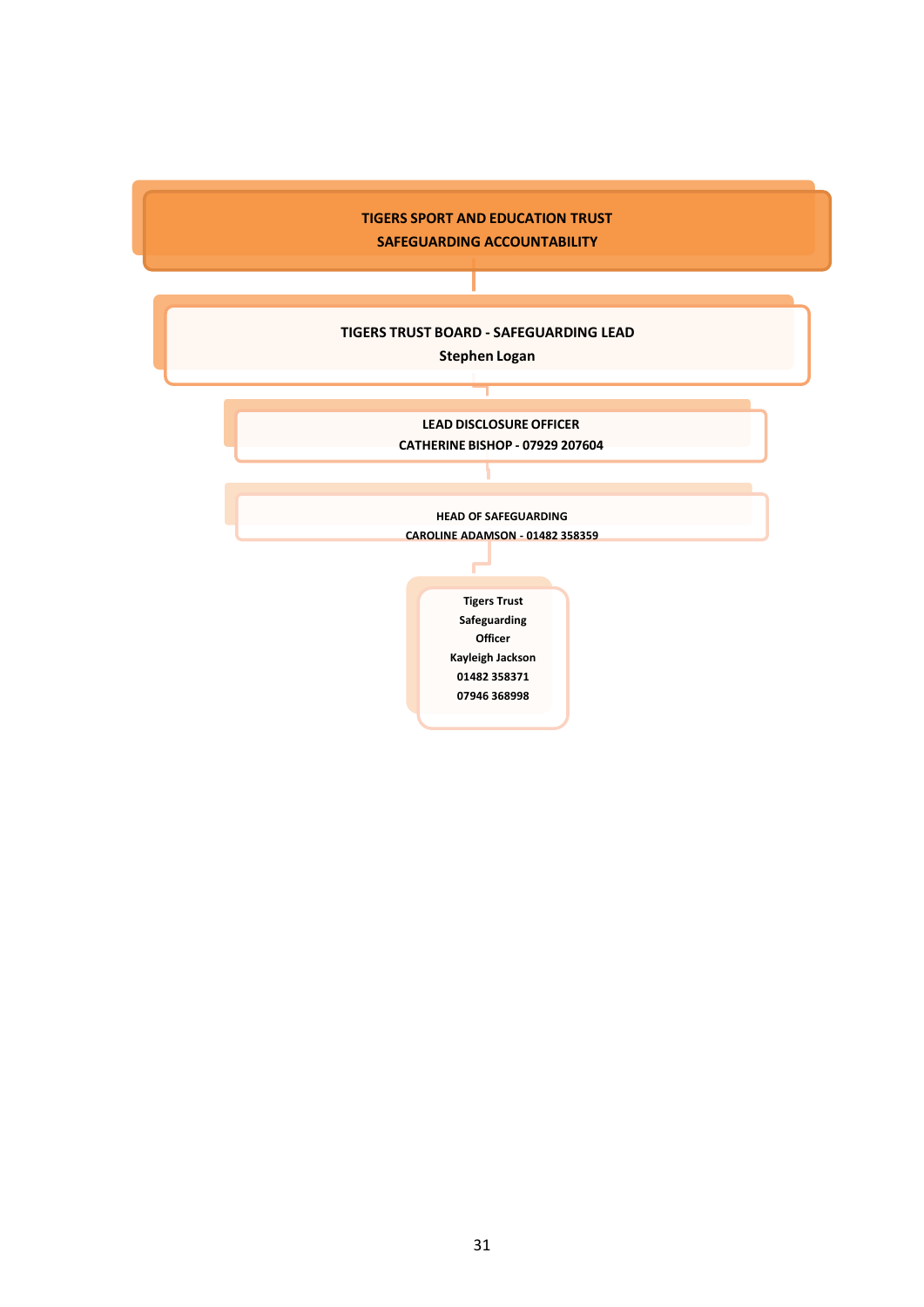### **Academy Safeguarding Structure:**



### **Allegations against staff members / volunteers**

If any member of staff or volunteer has concerns about the behaviour or conduct of another individual working within the group or organisation including:

- Behaving in a way that has harmed, or may have harmed a child;
- Possibly committed a criminal offence against, or related to a child
- Behaved towards a child or children in a way that indicates she/he is unsuitable to work with children.
- Engaged in a relationship with a child/young person under 18 whilst in a position of Trust with them i.e. have used the fact that they are in a position of power/trust to engage in an inappropriate relationship

The nature of the allegation or concern should be reported to the Head of Safeguarding/ Trust DSO immediately. If the concern is about the Head of Safeguarding, it should be reported to the Club Secretary. If the concern is about the Trust DSO, it should be reported to the Trust CEO.

The member of staff who has a concern or to whom an allegation or concern is reported should not question the child or investigate the matter further.

#### **Referring concerns about a child:**

The Head of Safeguarding will act on behalf of **Hull City and** in referring concerns or allegations of harm to the relevant **Local Authority Children's Services Team, the Police Public Protection Unit; EFL and the FA.**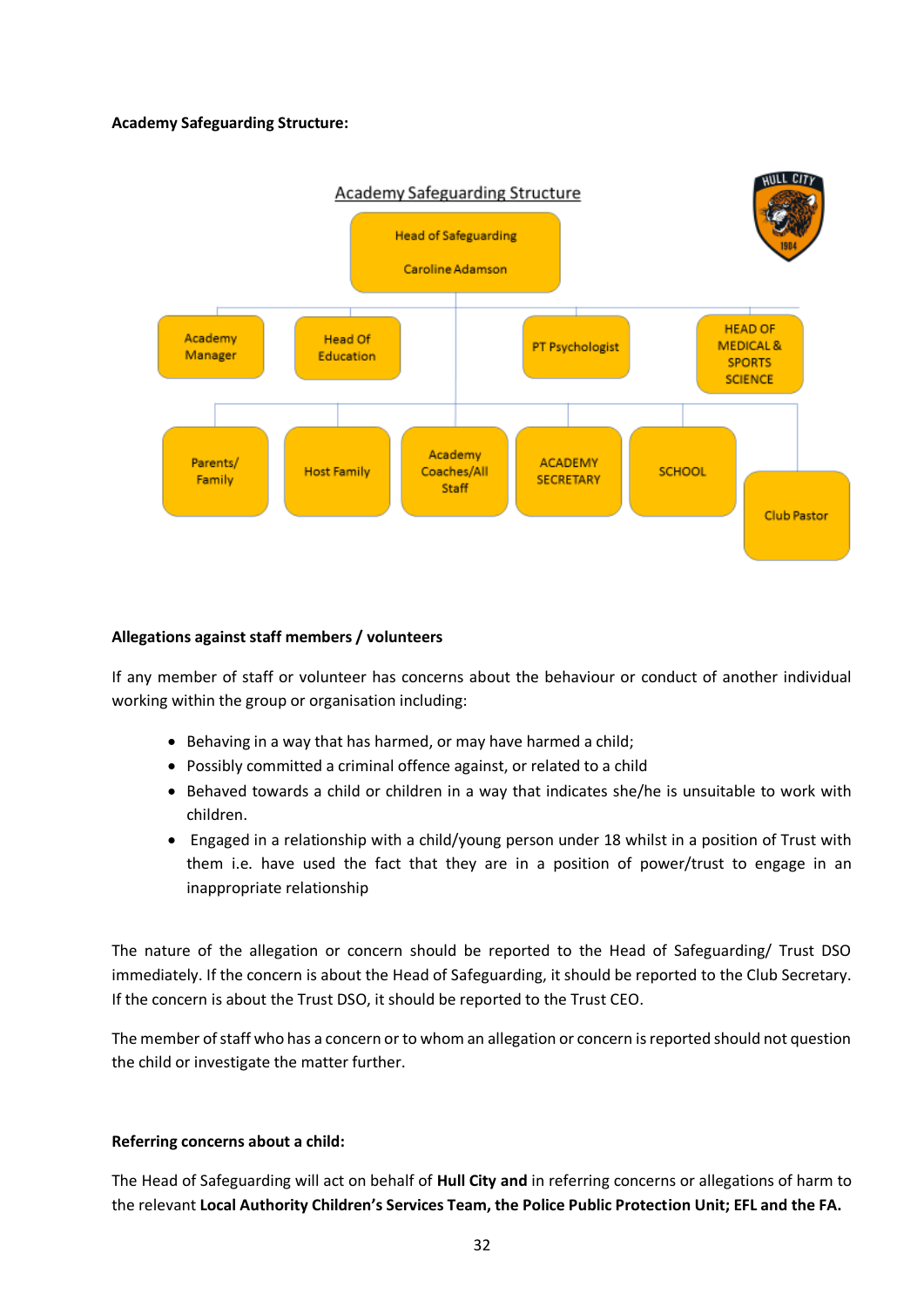If the Head of Safeguarding is not available, then the **Trust DSO** shall take responsibility of sharing and referring the concern. If the **Head of Safeguarding/ Trust DSO** isin any doubt about making a referral, advice shall be sought from the Local **Authority Children's Social Care Team**. The name of the child and family will be kept confidential at this stage and will be requested if the enquiry proceeds to a referral. It is not the role of the **Head of Safeguarding/ DSO's role** to undertake an investigation into concerns or allegation of significant harm. It is the role of the **Head of Safeguarding/DSO** to collate and clarify details of the concern or allegation and to provide this information to the **Local Authority whose duty it is to make enquiries in accordance with Section 47 of the Children Act 1989.**

| <b>Emergency Contacts</b>                         | <b>Contact Number</b>             |
|---------------------------------------------------|-----------------------------------|
| Humberside Police                                 | 999 non-emergency matters 101     |
| Hull EHASH (Children's Social Care)               | 01482 448879 (daytime)            |
| Hull Emergency Duty Team                          | 01482 788080 (out of hours)       |
| <b>East Riding EHASH</b>                          | 01482 395500 (daytime)            |
| East Riding Emergency Duty Team                   | 01377 241273 (out of hours)       |
| Advice can also be obtained from the<br>following | <b>Contact Details</b>            |
| <b>EFL Safeguarding Team</b>                      | 01772 325800 safeguarding@efl.com |
| FA                                                | 088005000                         |
| <b>NSPCC Helpline</b>                             | 080011111 www.nspcc.org.uk        |
| ChildLine                                         | 08001111 www.childline.org.uk     |
| <b>LADO Hull</b>                                  | 01482 379090                      |
| <b>LADO East Riding</b>                           | 01482 396559                      |

#### **This Policy should be read alongside:**

- Working Together to Safeguard Children 2018
- What to do if you are worried about a child being abused, 2015- advice for practitioners
- Keeping Children Safe in Education 2021

#### **5. Relevant Legislation**

- Working Together to Safeguard Children 2018
- Protection of Freedom Act 2012
- Keeping Children safe in education 2020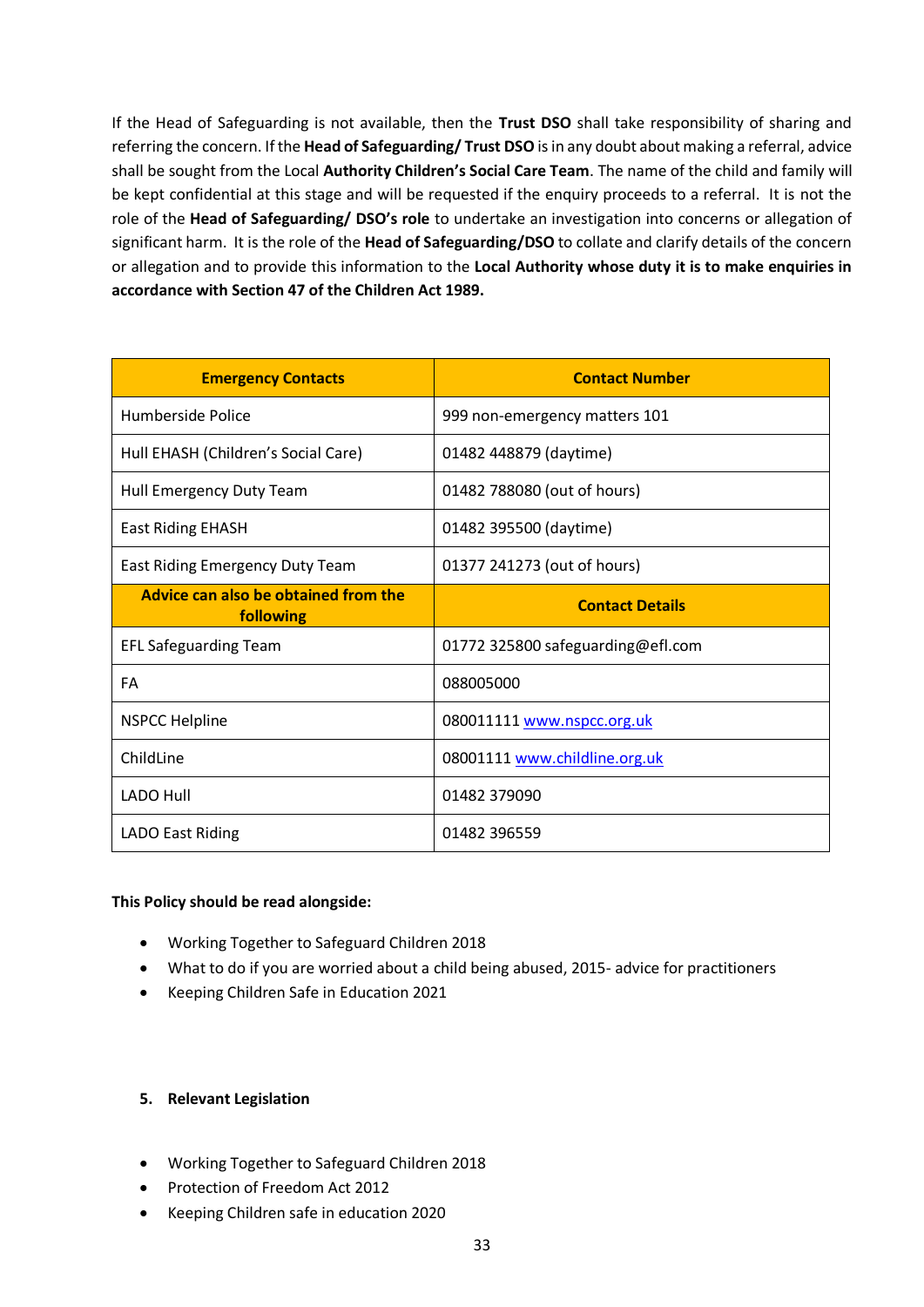- The Children Act 1989 and 2004
- Health and Safety at Work Act 1974
- Modern Slavery Act 2015
- Private Fostering Regulations 2005
- SEN Code of Practice guidance 2015
- Counter Terrorism and Security Act 2015
- General Data Protection Regulations 2018
- Anti-social Behaviour, Crime and Policing Act 2014
- Care Act 2014
- Children and Social Work Act 2017
- Data Protection Act 2018 and The UK General Data Protection Regulation (UK GDPR)
- Domestic Abuse Act 2021
- Equality Act 2010
- Female Genital Mutilation Act 2003
- Safeguarding Vulnerable Groups Act 2006
- Serious Crime Act 2015
- Sexual Offences Act 2003
- Voyeurism (Offences) Act 2019
- Hull Safeguarding Adults Partnership Board

#### **Club's Head of Safeguarding:**

Caroline Adamson: [caroline.adamson@wearehullcity.co.uk](mailto:caroline.adamson@wearehullcity.co.uk) 07525873309

Caroline Adamson was appointed as the Club's Head of Safeguarding in February 2020. She holds a Bachelor of Art with Honours Degree in Social Work, awarded by the University of Hull, and has worked in the field of Child Protection and Safeguarding since 2007, including Barnardo's, East Riding of Yorkshire and Hull City Local Authority. She has over 15 years of safeguarding experience and is trained in Section 47 Police Investigation and Achieving Best Evidence. Caroline continues to be registered with the Governing Body, Social Work England. In addition, she has undertaken Mental Health First Aid training all the required EFL and FA Safeguarding training.

#### **Tigers Trust Designated Safeguarding Officer:**

Kayleigh Jackson[: Kayleigh.jackson@tigerstrust.co.uk](mailto:Kayleigh.jackson@tigerstrust.co.uk) 07946368998

Kayleigh Jackson was appointed as the Tigers Trust Designated Safeguarding Lead in August 2020. She has worked as a Youth and Community Worker in Hull and the surrounding area for over 10 years having started her journey with the Trust in 2005, on work experience she was soon able to progress to a paid casual. During the last 17 years Kayleigh has continued to progress through the Trust to the position of Social Inclusion Manager, with responsibility for community and inclusion activities, with a large emphasis on youth delivery. Kayleigh has significant direct experience of working collaboratively with strategic and VCS partners to ensure the delivery of quality activities is safe and sits on the MACE panel. Kayleigh has undertaken the Youth Mental Health First Aid training and all required EFL and FA Safeguarding training. Kayleigh regularly represents the Trust at national events, showcasing our work and in 2021 Kayleigh